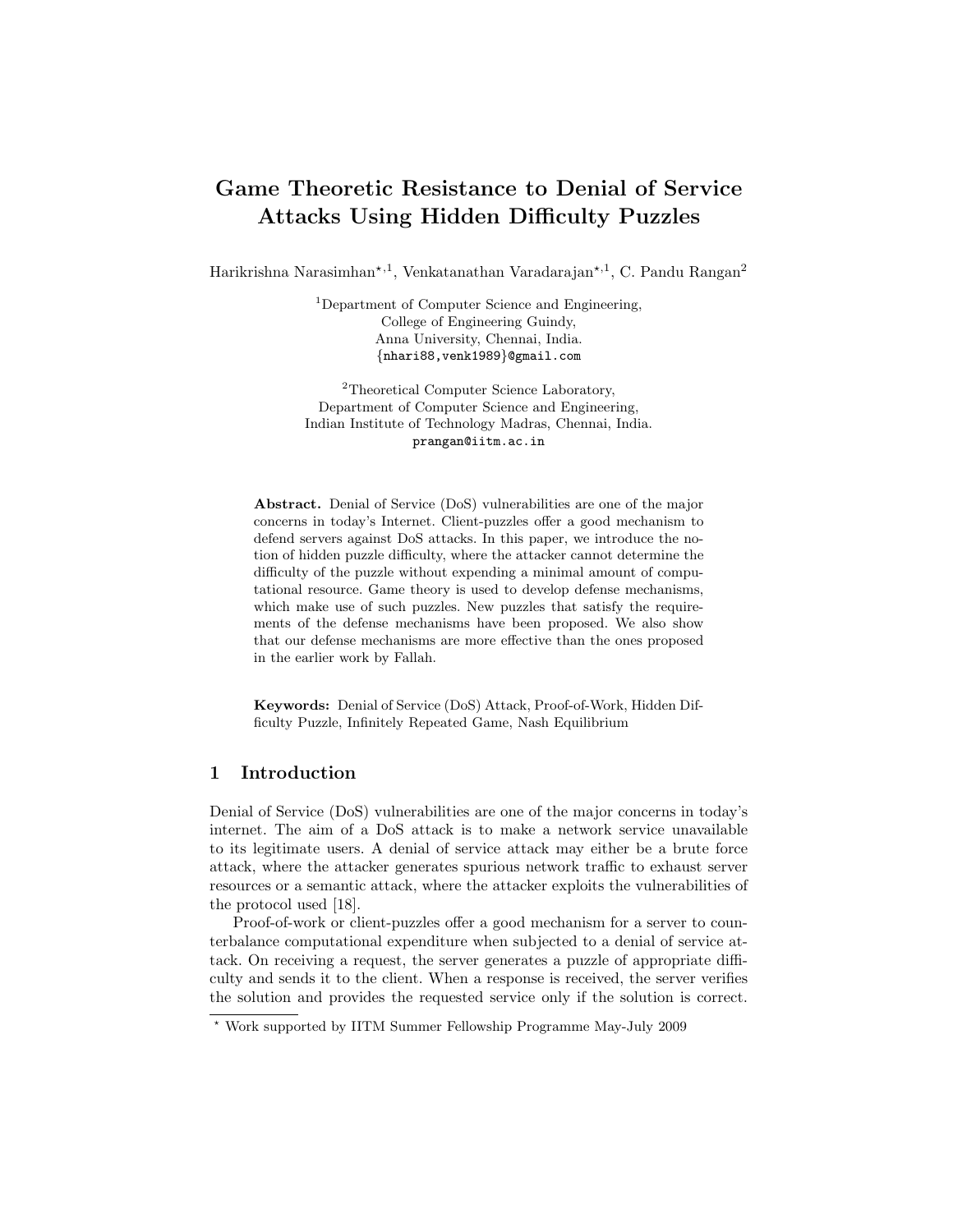Thus, the server is assured that the client is willing to commit his resources to the protocol. This approach was first proposed by Dwork and Naor [5] to control junk mails. Over the years, lot of research has gone into this area and different client-puzzles have been proposed  $[16, 11, 1, 9, 20, 21, 7, 19, 3, 23]$ .

A challenge in the client-puzzle approach is deciding on the difficulty of the puzzle to be sent. One approach suggested by Feng et al. [7] is to adjust the puzzle difficulty proportional to the current load on the server. However, the attacker may herd simple puzzles from the server during low load, solve them and thus flood the server [18]. Juels and Brainard [11] suggested that the difficulty of the puzzle be scaled uniformly for all clients according to the severity of the attack on the server. In both these approaches the quality of service to legitimate users is not considered. Alternatively, the server can generate puzzles of varying difficulties based on a probability distribution. Such an approach based on game theory can be seen in [2, 6].

Though there have been several works that formally analyze denial of service attacks using game theory  $[2, 22, 14, 17, 6, 12, 13]$ , only few of them analyze the client-puzzle approach. Bencsath et al. [2] modeled the client-puzzle approach as a single-shot strategic-form game and identified the defender's equilibrium strategy. Fallah [6], on the other hand, used an infinitely repeated game to come up with puzzle-based defense mechanisms. He also proposed extensions to tackle distributed attacks. Recently, Jun-Jie [13] applied game theory to puzzle auctions and came up with a defense mechanism against distributed DoS. Our work is based on the game theoretic model proposed by Fallah.

In addition to the basic properties of a good puzzle [18], we introduce the following requirement: the difficulty of the puzzle should not be determined by the attacker without expending a minimal amount of computational effort. We develop game theoretic defense mechanisms which make use of such puzzles and show that they are more effective than the existing ones [6]. In our defense mechanisms, we prescribe a Nash equilibrium, where the best thing for the attacker to do is to try to solve every puzzle and give a random answer if it is too hard. We also introduce new puzzles which are suited for our defense mechanisms. Previous game theoretic approaches to client-puzzles [2, 6] assume that the random answers given by the attacker are always wrong. But the attacker's random guess could end up being correct with a small probability. Taking this into account, we propose modifications to the game model and identify the conditions for equilibrium. Our basic contribution in this paper is the notion of hidden puzzle difficulty, which, to the best of our knowledge, has not been emphasized in previous works.

The rest of the paper is organized as follows: Section 2 describes the game of client-puzzle approach. In Section 3, defense mechanisms based on Nash equilibrium are proposed. Section 4 specifies modifications to existing client-puzzles to suit the proposed defense mechanisms and also introduces new puzzles. We conclude the paper in Section 5.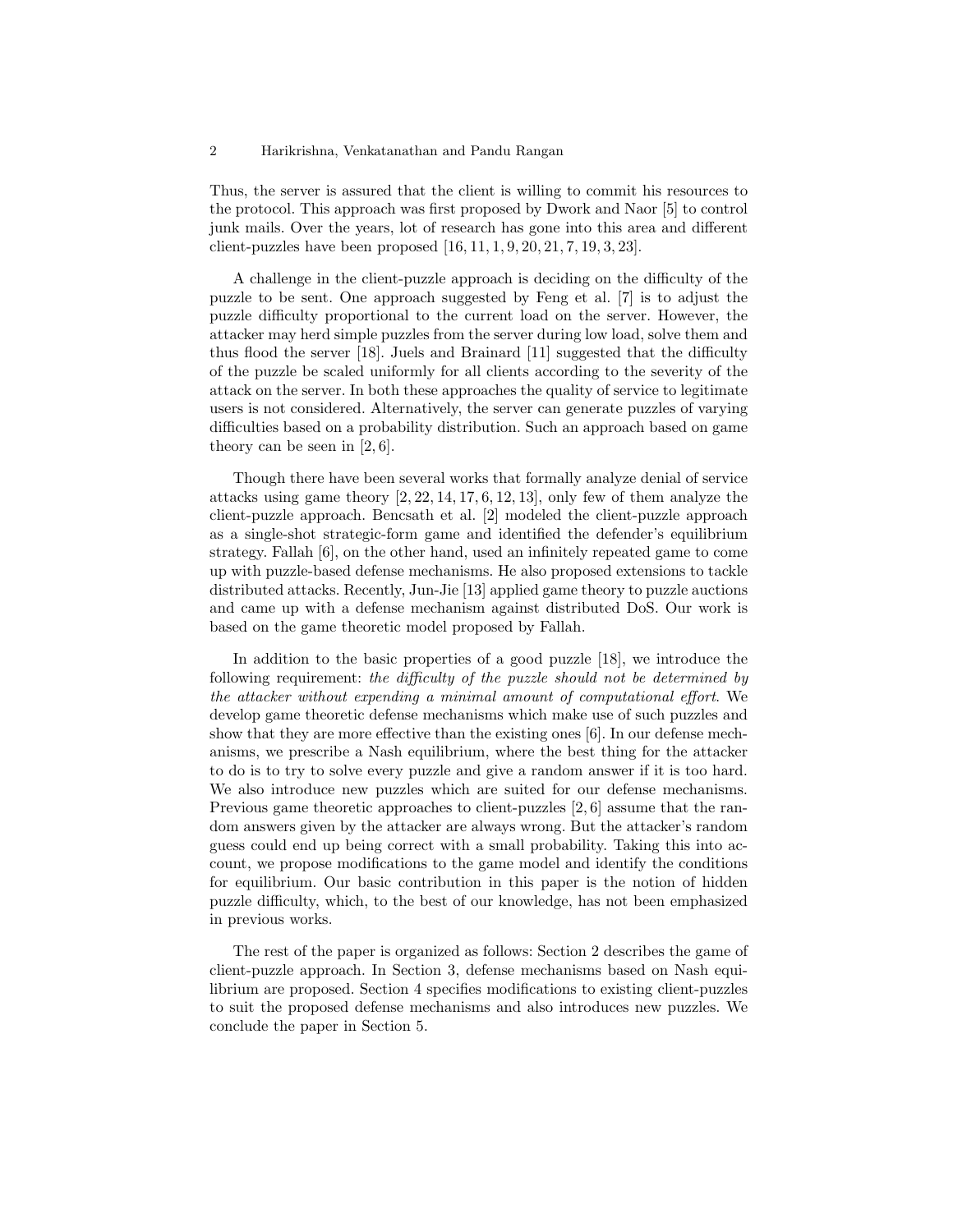# 2 Game Model

We assume the network consists of a server, a set of legitimate clients/users and an attacker. The attacker seeks to mount a denial of service attack on the clientserver protocol by overloading the computational resources of the server. The client-puzzle approach is used as a defense mechanism by the server/defender. In addition to the assumptions in [11], we make the following assumptions:

- 1. Puzzle generation and verification does not lead to denial of service. The defender has enough resources to generate and verify puzzles for every request of the attacker without denying service to a legitimate user.
- 2. The computational effort to solve a puzzle is the same for a legitimate user and an attacker. When the attack is carried out from a single machine, the time taken to solve a puzzle is the same for a legitimate user and an attacker.
- 3. The attacker is rational. The attacker always chooses the best action given his preferences and beliefs.

The interaction between the attacker and the defender during a denial of service attack is viewed as a two-player infinitely repeated game with discounting. Both the players are rational. The objective of the attacker is to maximize the resource expenditure of the defender with minimum computational effort. On the other hand, the defender seeks to maximize the resource expended by the attacker and minimize not only his resource expenditure, but also that of a legitimate user. The legitimate user is not considered a player in this game.

#### 2.1 Stage-game

Let  $G$  be a strategic-form game between the defender and the attacker. The set of all action profiles is denoted by  $A$  and the payoff function of each player  $i$  is denoted by  $u_i$  [15]. On receiving a request from the attacker, the defender generates one among  $n$  puzzles of varying difficulties. We adopt the same notations as in [6] to represent the players' actions. The set of actions that the defender can take is given by  $A_1 = \{P_1, P_2, ..., P_n\}$ . The action  $P_i, 1 \leq i \leq n$  stands for generating a puzzle of difficulty level  $i$ . A puzzle of difficulty level  $i$  is more difficult than a puzzle of difficulty level j if  $i > j$ . In [6], three actions were permitted for the attacker, namely  $QT$ , RA and CA, where  $QT$  stands for quitting the protocol without giving a solution, RA stands for randomly answering the puzzle and CA stands for solving the puzzle and giving the correct answer. It has to be noted that in our game, the attacker will not know the difficulty level of a puzzle when he receives it. Hence, we introduce two more actions  $TQ$  (Try and Quit) and TA (Try and Answer), where the attacker expends a minimal amount of computational effort in an attempt to solve the puzzle. In the case of  $TQ$ , he gives a correct answer if he could solve the puzzle with minimal effort and quits otherwise. TA is similar, but the attacker gives a random answer when the puzzle is not solved. The set of actions possible for the attacker is  $A_2 = \{QT,$ RA, TQ, TA,  $CA$  }.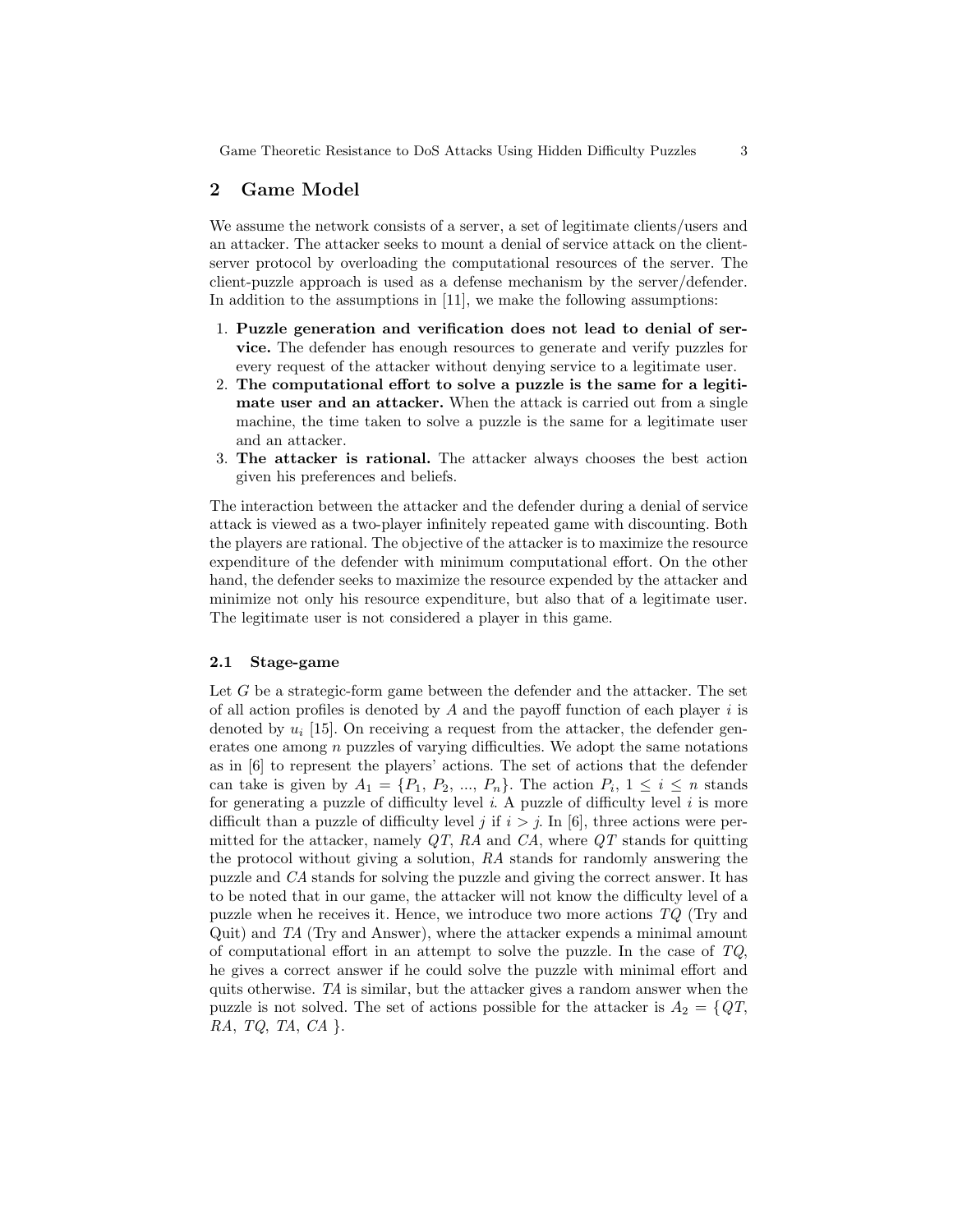Table 1. Cost incurred by the players and the legitimate user when action profile a is chosen. Here  $1 \leq l \leq n, 1 \leq i \leq k$  and  $k+1 \leq j \leq n$ .

| $\boldsymbol{a}$ | $\psi_1(a)$                                                                  |                   | $\psi_2(a) \psi_u(a)$ |
|------------------|------------------------------------------------------------------------------|-------------------|-----------------------|
|                  | $(P_l; QT)$ $\alpha_{PP}$<br>0 $\alpha_{SP_1}$                               |                   |                       |
| $(P_l;RA)$       | $\alpha_{PP} + \alpha_{VP}$                                                  | 0 $\alpha_{SP_1}$ |                       |
|                  | $(P_i; TQ) \alpha_{PP} + \alpha_{VP} + \alpha_m \alpha_{SP_i}$               |                   | $\alpha_{SP_i}$       |
|                  | $(P_j; TQ)$ $\alpha_{PP}$ $\alpha_{SP_k}$ $\alpha_{SP_j}$                    |                   |                       |
|                  | $(P_i; TA) \alpha_{PP} + \alpha_{VP} + \alpha_m \alpha_{SP_i} \alpha_{SP_i}$ |                   |                       |
|                  | $(P_j; TA)$ $\alpha_{PP} + \alpha_{VP}$ $\alpha_{SP_k}$ $\alpha_{SP_j}$      |                   |                       |
|                  | $(P_l; CA) \alpha_{PP} + \alpha_{VP} + \alpha_m \alpha_{SP_l} \alpha_{SP_l}$ |                   |                       |

Since the difficulty level of the puzzle sent is unknown to the attacker, the defender's action is not observed by the attacker. Hence, we model the game as a strategic-form game as against Fallah's extensive-form game [6].

In the client-puzzle approach, we assume that the defender uses two types of resources, one for producing and verifying the puzzle and the other for providing the service protected by the defense mechanism. Let  $\psi_1(a)$  and  $\psi_2(a)$  be the cost incurred by the defender and attacker respectively when the action profile a is chosen. Let  $\psi_u(a)$  be the corresponding cost to a legitimate user. In our model, the attacker has the same payoff function as in [6], but the payoff function for the defender is slightly different. Since an attacker would prefer the action profile that maximizes the defender's cost and minimizes his cost, his payoff is given by  $u_2(a) = \psi_1(a) - \psi_2(a)$ . The defender's payoff depends on the level of quality of service  $\eta$ ,  $0 \leq \eta \leq 1$ , that he wishes to provide to a legitimate user. The defender seeks to maximize the effectiveness of the defense mechanism and minimize the cost to a legitimate user. The factor  $\eta$  allows him to strike a balance between the two. Hence, his payoff is given by  $u_1(a) = (1 - \eta)(-\psi_1(a) + \psi_2(a)) + \eta(-\psi_2(a))$ .

We shall now quantify the costs incurred in the game as in  $[6]$ . Let T be a reference time period. Let  $\alpha_m$  be the fraction of the time T that the defender spends in providing the service,  $\alpha_{PP_i}$  be the fraction of T he takes to produce a puzzle  $P_i$  and  $\alpha_{VP_i}$  be the fraction of T he takes to verify it. Let  $\alpha_{SP_i}$  be the fraction of T that the attacker or legitimate user is expected to spend to solve  $P_i$ . Note that  $\frac{1}{\alpha_m}$  is the number of requests that can be serviced by the defender in time T and  $\frac{1}{\alpha_{SP_i}}$  is the number of  $P_i$  puzzles that the attacker can solve in the same time. It is assumed that  $\alpha_{VP_i} = \alpha_{VP}$  and  $\alpha_{PP_i} = \alpha_{PP}$  for  $1 \leq i \leq$ *n* and  $\alpha_{SP_1} < ... < \alpha_{SP_k} < \alpha_m < \alpha_{SP_{k+1}} < ... < \alpha_{SP_n}$ . The costs incurred by the players and the legitimate user for the various action profiles are tabulated in Table 1. In the case of actions  $TQ$  or TA, before deciding to quit or give a random answer respectively, the attacker expends minimal computational effort in an attempt to solve the puzzle. It is reasonable to assume that this minimal effort is the effort required to solve the puzzle  $P_k$ . Hence, if the defender's action is  $P_i$ ,  $1 \leq i \leq k$ , the attacker would solve the puzzle when he chooses  $TQ$  or TA. When the defender chooses  $P_j$ ,  $k+1 \leq j \leq n$ , the attacker expends some effort  $(\alpha_{SP_k})$  and either quits  $(TQ)$  or gives a random answer  $(TA)$ . It is assumed that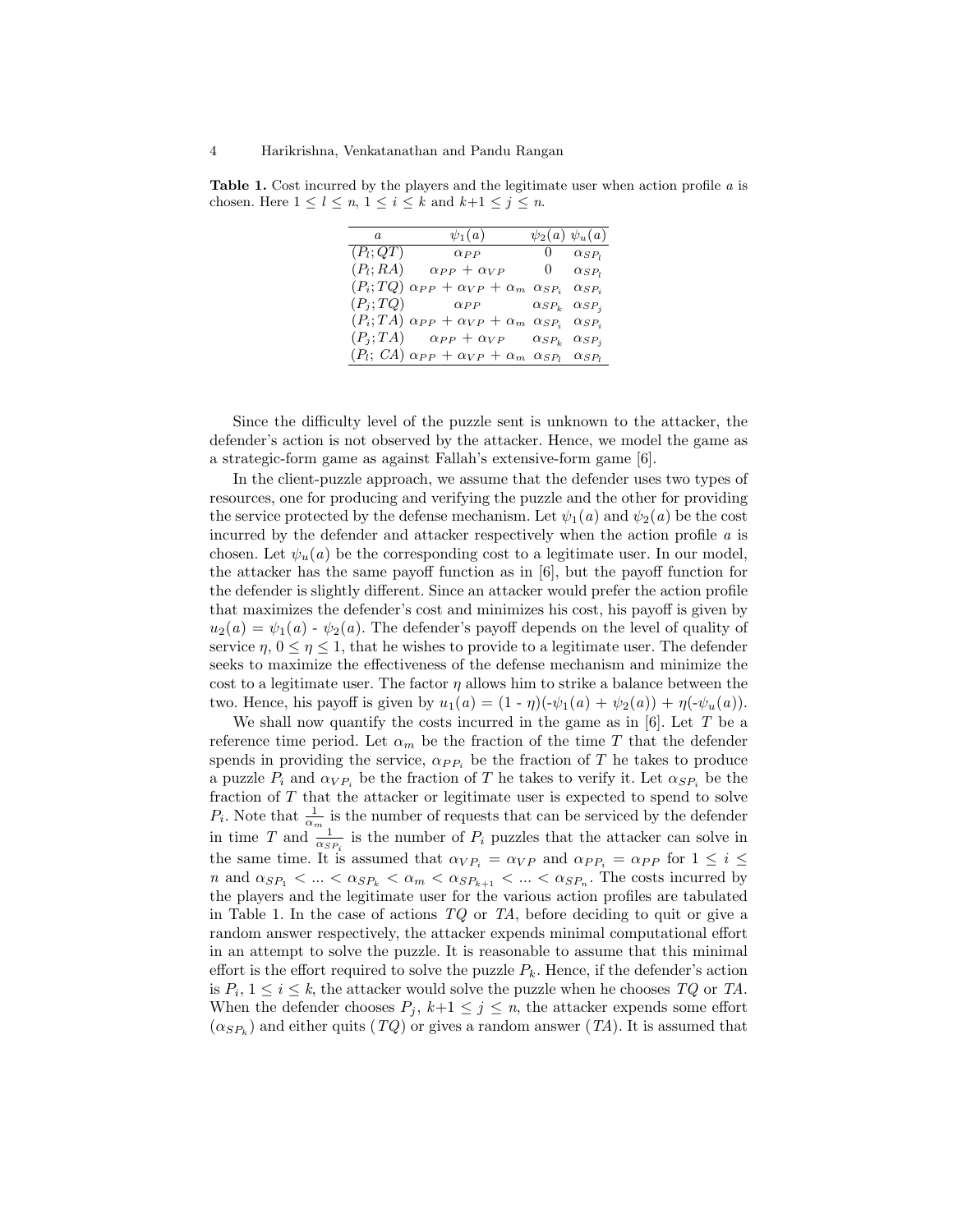Table 2. Stage-game payoffs for the defender and the attacker. The rows indicate the defender's actions where,  $1 \leq i \leq k$  and  $k+1 \leq j \leq n$  and the columns indicate the attacker's actions. Payoffs for the defender:  $u_{i1} = (1 - \eta)(-\alpha_{PP}) + \eta(-\alpha_{SP_i}), u_{i2} = (1$ - η) $(\text{-}\alpha_{PP} - \alpha_{VP}) + \eta(\text{-}\alpha_{SP_i}), u_{i3} = u_{i4} = u_{i5} = (1 - \eta)(\text{-}\alpha_{PP} - \alpha_{VP} - \alpha_m + \alpha_{SP_i}) +$  $\eta(\text{-}\alpha_{SP_i}), u_{j1} = (1-\eta)(\text{-}\alpha_{PP}) + \eta(\text{-}\alpha_{SP_j}), u_{j2} = (1-\eta)(\text{-}\alpha_{PP} - \alpha_{VP}) + \eta(\text{-}\alpha_{SP_j}), u_{j3}$ = (1 - η)(- $\alpha_{PP} + \alpha_{SP_k}$ ) + η(- $\alpha_{SP_j}$ ),  $u_{j4} = (1 - \eta)(-\alpha_{PP} - \alpha_{VP} + \alpha_{SP_k}) + \eta(-\alpha_{SP_j})$ ,  $u_{j5} = (1 - \eta)(-\alpha_{PP} - \alpha_{VP} - \alpha_m + \alpha_{SP_j}) + \eta(-\alpha_{SP_j})$ . Payoffs for the attacker:  $v_{i1} =$  $v_{j1} = \alpha_{PP}, v_{i2} = v_{j2} = \alpha_{PP} + \alpha_{VP}, v_{i3} = v_{i4} = v_{i5} = \alpha_{PP} + \alpha_{VP} + \alpha_m - \alpha_{SP_i}, v_{j3}$  $= \alpha_{PP} - \alpha_{SP_k}, v_{j4} = \alpha_{PP} + \alpha_{VP} - \alpha_{SP_k}, v_{i5} = \alpha_{PP} + \alpha_{VP} + \alpha_m - \alpha_{SP_j}.$ 

| QΤ                                                                                 | RΑ | ТQ | TA | CA |
|------------------------------------------------------------------------------------|----|----|----|----|
| $ P_i u_{i1}, v_{i1} u_{i2}, v_{i2} u_{i3}, v_{i3} u_{i4}, v_{i4} u_{i5}, v_{i5} $ |    |    |    |    |
| $ P_j u_{j1}, v_{j1} u_{j2}, v_{j2} u_{j3}, v_{j3} u_{j4}, v_{j4} u_{j5}, v_{j5} $ |    |    |    |    |

the attacker never solves a puzzle by giving a random answer and hence, the defender does not provide service for such requests. The payoff matrix is given in Table 2.

### 2.2 Repeated Game

During a denial of service attack, the attacker repeatedly sends requests to the defender. The defender responds with a puzzle and the attacker may choose from one of his available actions. Clearly, this scenario can be modeled as a repeated game. Also, the probability of arrival of a request is non-zero at any point in time and hence, the game is infinitely repeated.

Given the strategic-form game  $G$ , the infinitely repeated game of  $G$  with the discount factor  $\delta$  is an extensive-form game in which the set of terminal histories is the set of infinite sequences  $(a^1, a^2, ...)$  of action profiles in G and the preference of each player *i* to the terminal history  $(a^1, a^2, ...)$  is given by the discounted average  $(1 - \delta) \sum_{t=1}^{\infty} \delta^{t-1} u_i(a^t)$  [15]. The infinitely repeated game has perfect information if each player knows the actions taken previously by his opponent before making his choice. But, in the game of the client-puzzle approach, the defender, on sending a puzzle to a client, may receive another request before receiving the solution from the client. Clearly, the defender will not know the action taken by the attacker before sending the next puzzle. On the other hand, the attacker will never know the difficulty level of the puzzle received when he gives a random answer or quits. The solutions proposed in the paper are based on the assumption that the game has perfect information. Hence, we have proposed suitable modifications to tackle the imperfect observability of the defender.

# 3 Defense Mechanisms

We propose a number of defense mechanisms against DoS attacks based on the concept of Nash equilibrium. As in [6], the concept of Nash equilibrium is used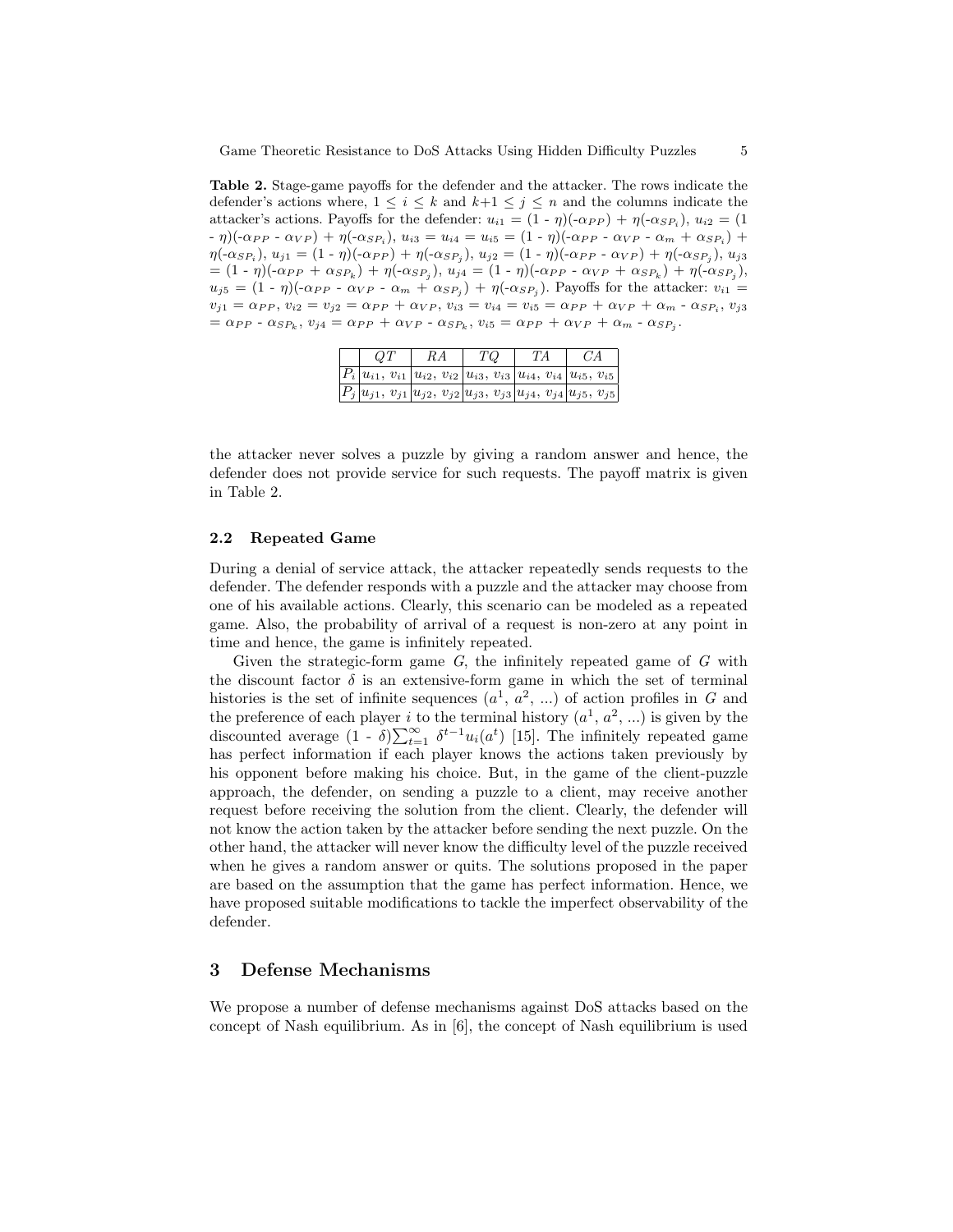in a prescriptive way, where the defender selects and takes part in a specific equilibrium profile and the best thing for the attacker to do is to conform to his equilibrium strategy.

The Nash equilibrium of an infinitely repeated game can either be openloop, where the stage-game equilibrium is played during every period irrespective of the corresponding history, or closed-loop, where the players' strategies are history-dependent. Defense mechanisms based on both these types of equilibria have been proposed.

### 3.1 Open-Loop Nash Equilibrium

In an open-loop Nash equilibrium, the defender plays a stage-game equilibrium in every period. Such a Nash equilibrium may not give the highest payoff to the players. Owing to the imperfect observability in the game of the clientpuzzle approach, open-loop strategies are desirable as the players need not know the actions taken previously by their opponents. One desirable open-loop Nash equilibrium is where the attacker chooses the action TA in every period. The conditions for such an equilibrium are given in Theorem 1.

**Theorem 1** In the game of the client-puzzle approach, assume that the defender uses n puzzles  $P_1, P_2, ..., P_n$  such that  $\alpha_{SP_1} < ... < \alpha_{SP_k} < \alpha_m < \alpha_{SP_{k+1}} <$  $\ldots < \alpha_{SP_n}$ . Also, assume  $\alpha_{VP_i} = \alpha_{VP}$  and  $\alpha_{PP_i} = \alpha_{PP}$  for  $1 \le i \le n$ . Then, for  $0 < \eta < \frac{1}{2}$ , a stage-game Nash equilibrium of the form  $(p \circ P_k \oplus (1-p) \circ p)$  $P_{k+1}$ ; TA)\*,  $0 \le p \le 1$ , exists if  $\eta = \frac{\alpha_m}{\alpha_m + \alpha_{SP_{k+1}} - \alpha_{SP_k}}$ ,  $\alpha_{SP_{k+1}} - \alpha_{SP_k} > \alpha_m$ and  $\frac{\alpha_{SP_k}}{\alpha_m} < p < 1$ .

Proof. Let us prove the existence of a Nash equilibrium, where the defender uses a mixed strategy  $\alpha_1 = p_1 \circ P_1 \oplus p_2 \circ P_2 \oplus ... \oplus p_n \circ P_n$ , where  $p_1 + p_2 + \ldots + p_{n-1}$  and the attacker uses the pure strategy TA. The profile  $(\alpha_1; TA)$  is a Nash equilibrium if

$$
u_1(P_i; TA) = u_1(P_j; TA) > u_1(P_i; TA),
$$
\n(1)

where  $i, j \in \{h|1 \leq h \leq n, p_h \neq 0\}, l \in \{h|1 \leq h \leq n, p_h = 0\}$  and

$$
u_2(\alpha_1; TA) > u_2(\alpha_1; a_2),
$$
\n(2)

where  $a_2 \in \{QT, RA, TQ, CA\}$ . Note that  $u_1(P_i; TA) = (1 - \eta)(-\alpha_{PP} - \alpha_{VP} - \eta)$  $\alpha_m + \alpha_{SP_i}$ ) –  $\eta \alpha_{SP_i}$  if  $1 \leq i \leq k$  and  $u_1(P_i;TA) = (1 - \eta)(-\alpha_{PP} - \alpha_{VP} +$  $(\alpha_{SP_k}) - \eta \alpha_{SP_i}$  if  $k + 1 \leq i \leq n$ .

Let  $I_L = \{h | 1 \le h \le k, p_h \ne 0\}$  and  $I_H = \{h | k + 1 \le h \le n, p_h \ne 0\}$ . When  $\eta = 0$ , (1) is satisfied if  $|I_L| = 0$  and  $|I_H| \ge 1$ , where  $|X|$  is the cardinality of set X. When  $\eta = \frac{1}{2}$ , (1) is satisfied if  $|I_L| \ge 1$  and  $|I_H| = 0$ . In both cases, (2) is not satisfied. If  $|I_L| = |I_H| = 1$ , the corresponding Nash equilibrium is of the form

<sup>&</sup>lt;sup>\*</sup> The notation  $p_1 \circ a_1 \oplus p_2 \circ a_2 \oplus ... \oplus p_n \circ a_n$  denotes a lottery over the set of actions  $\{a_1, a_2, ..., a_n\}$ , where  $p_1 + p_2 + ... + p_n = 1$ .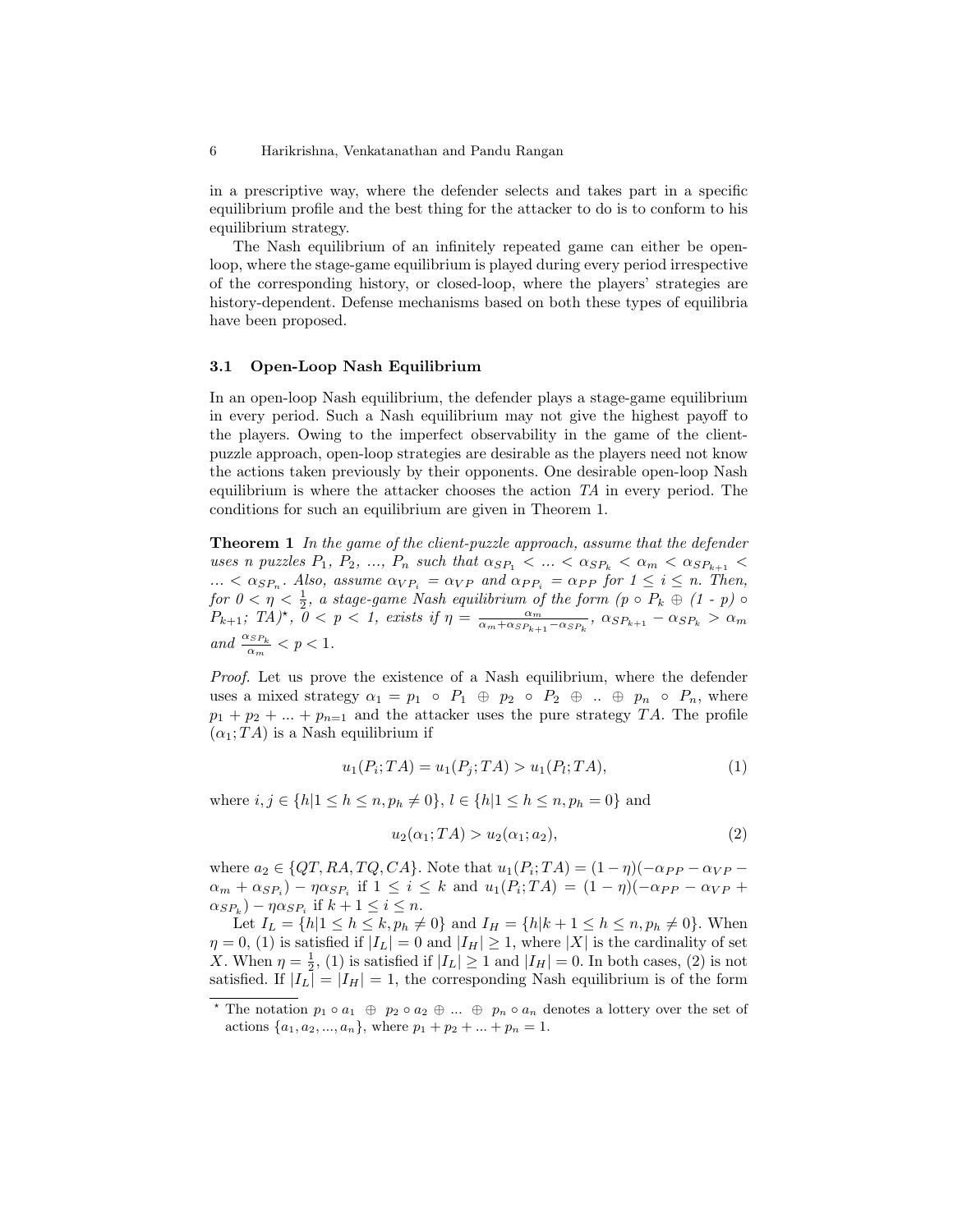$(p \circ P_i \oplus (1-p) \circ P_j; TA)$ , where  $i \in I_L$  and  $j \in I_H$ . Here, (1) is satisfied when,

$$
\eta = \frac{\alpha_m}{\alpha_m + \alpha_{SP_j} - \alpha_{SP_i}}\tag{3}
$$

and (2) is satisfied when,

$$
\alpha_{SP_j} - \alpha_{SP_i} > \alpha_m \tag{4}
$$

and  $p > \frac{\alpha_{SP_i}}{\alpha_m}$ . From (3) and (4), it can be easily seen that the maximum value that  $\eta$  can take is less than  $\frac{1}{2}$ . Hence,  $0 < \eta < \frac{1}{2}$ .

We claim that  $i = k$  and  $j = k + 1$ . On the contrary, if  $i < k$ , then  $u_1(P_i; TA) > u_1(P_k; TA)$ , which means  $(1 - \eta)(-\alpha_{PP} - \alpha_{VP} - \alpha_m + \alpha_{SP_i}) \eta \alpha_{SP_i} > (1 - \eta)(-\alpha_{PP} - \alpha_{VP} - \alpha_m + \alpha_{SP_k}) - \eta \alpha_{SP_k}$  or  $(1 - 2\eta)\alpha_{SP_i} > (1 - 2\eta)\alpha_{SP_k}$ . Since  $\eta < \frac{1}{2}$ , the inequality reduces to  $\alpha_{SP_i} > \alpha_{SP_k}$ , which is a contradiction. Hence,  $i = k$ . Similarly, it can be shown that  $j = k + 1$ .

According to Theorem 1, two levels of puzzle difficulty is sufficient for the defense mechanism. Consider two puzzles  $P_1$  and  $P_2$  such that  $\alpha_{SP_1} < \alpha_m < \alpha_{SP_2}$ . A stage-game Nash equilibrium is then possible if the hypothesis in Theorem 1 is satisfied. However, the prescribed equilibrium strategy does not necessarily prevent a denial of service attack.

Let  $N$  be the maximum number of requests that an attacker can send in time T. By our assumption, puzzle generation and verification does not lead to denial of service. Hence,  $N(\alpha_{PP} + \alpha_{VP}) \leq 1$ . Let  $\beta$  be the probability with which the attacker solves a given puzzle. Clearly,  $N\beta$  is the expected number of attack requests for which the defender provides service. An attacker cannot mount a successful denial of service attack if  $N\beta\alpha_m \leq 1$  or  $\beta \leq \frac{1}{N\alpha_m}$ . In the prescribed Nash equilibrium  $\beta = p$ . Hence, the condition  $\frac{\alpha_{SP_1}}{\alpha_m} < p < \frac{1}{N\alpha_m}$  must hold. This is possible only if  $\alpha_{SP_1} < \frac{1}{N}$ .

We now propose a defense mechanism based on the open-loop Nash equilibrium:

1. For a desirable level of quality of service  $\eta$ ,  $0 < \eta < \frac{1}{2}$ , choose two puzzles  $P_1$  and  $P_2$  such that

$$
\alpha_{SP_1} < \frac{1}{N} < \alpha_m < \alpha_{SP_2},
$$
\n
$$
\alpha_{SP_2} - \alpha_{SP_1} > \alpha_m \text{ and }
$$
\n
$$
\eta = \frac{\alpha_m}{\alpha_m + \alpha_{SP_2} - \alpha_{SP_1}}.
$$

2. Choose a value for p such that

$$
\frac{\alpha_{SP_1}}{\alpha_m} < p < \frac{1}{N\alpha_m}.
$$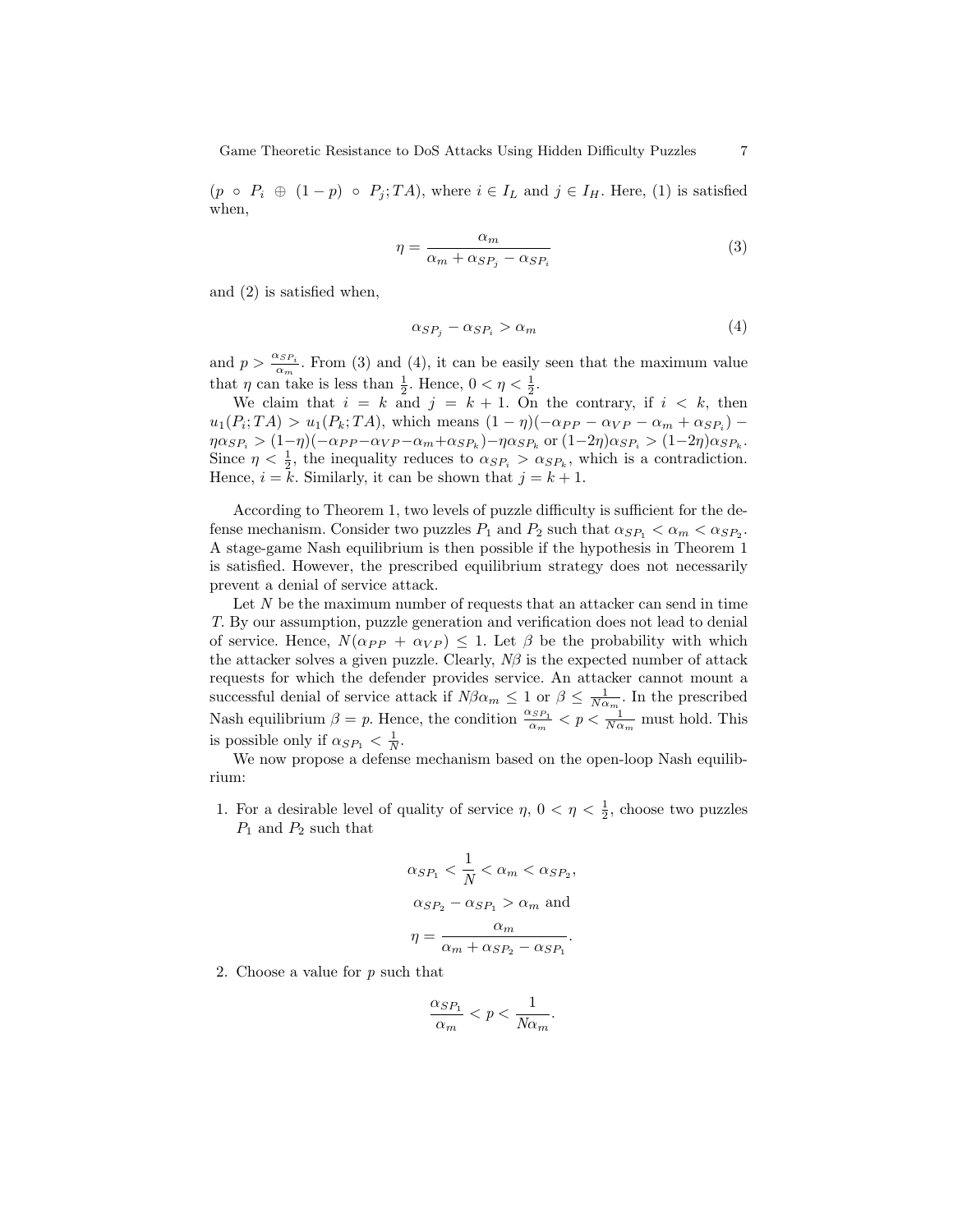3. On receiving a request, generate a random variable x such that the probability  $Pr(\mathbf{x}=0) = p$  and  $Pr(\mathbf{x}=1) = 1 - p$ . If  $\mathbf{x}=0$ , send puzzle  $P_1$ . Otherwise, send puzzle  $P_2$ .

It has to be noted that out of the total number of requests that the defender can service,  $\frac{1}{\alpha_m}$  is the number of requests allocated to the defense mechanism, while the rest are for the legitimate users.

The maximum average payoff that the defender can expect in the prescribed equilibrium is  $(1 - \eta)(-\alpha_{PP} - \alpha_{VP} - \alpha_m + \alpha_{SP_1}) - \eta \alpha_{SP_1}$ . The attacker, on the other hand, receives an average payoff of

$$
y_1 = \alpha_{PP} + \alpha_{VP} + p\alpha_m - \alpha_{SP_1}.\tag{5}
$$

Adopting our modeling of the players' payoffs to Fallah's extensive-form game [6], for  $0 < \eta < \frac{1}{2}$  and  $0 < p < 1$ , a stage-game equilibrium of the form  $(p \circ$  $P_1 \oplus (1-p) \circ P_2$ ;  $(CA, RA)$ ) exists if  $\alpha_{SP_1} < \alpha_m < \alpha_{SP_2}, \alpha_{VP} < \alpha_m - \alpha_{SP_1},$  $\alpha_{VP} < \alpha_{SP_2} - \alpha_m$  and  $\eta = \frac{\alpha_m - \alpha_{SP_1}}{\alpha_m - 2\alpha_{SP_1} + c_m}$  $\frac{\alpha_m - \alpha_{SP_1}}{\alpha_m - 2\alpha_{SP_1} + \alpha_{SP_2}}$ . In this equilibrium, the maximum average payoff for the defender is  $(1 - \eta)(-\alpha_{PP} - \alpha_{VP} - \alpha_m + \alpha_{SP_1}) - \eta \alpha_{SP_1}$  and that for the attacker is

$$
y_2 = \alpha_{PP} + \alpha_{VP} + p(\alpha_m - \alpha_{SP_1}).
$$
\n(6)

We now compare the effectiveness of our defense mechanism with that of the open-loop solution given by Fallah [6]. For a given  $\eta$ , we choose the same values for  $\alpha_{PP}$ ,  $\alpha_{VP}$ ,  $\alpha_{SP_1}$  and p and different values for  $\alpha_{SP_2}$  in the two games such that equilibrium conditions are satisfied. It is evident that the average payoff for the defender is the same in both the defense mechanisms, but the attacker's maximum average payoff is lower in our solution (from  $(5)$  and  $(6)$ ). Hence, our open-loop solution is more effective than the one given in [6].

For other possible stage-game Nash equilibria in the game of the client-puzzle approach, refer Appendix B.

#### 3.2 Closed-Loop Nash Equilibrium

We now investigate the existence of an equilibrium that gives the defender higher payoff than the open-loop solution. High payoffs are possible in an infinitely repeated game if the players are sufficiently patient and take decisions based on the corresponding history. We now define the minmax point  $(v_1^*, v_2^*)$ . For each player i,

$$
v_i^* = \min_{\alpha_{-i} \in \Delta(A_{-i})} \max_{a_i \in A_i} u_i(a_i, \alpha_{-i}),
$$

where  $\Delta(X)$  is the set of probability distributions over X. Let the mixed strategy profile resulting in  $v_1^*$  and  $v_2^*$  be  $M^1 = (M_1^1; M_2^1)$  and  $M^2 = (M_1^2; M_2^2)$ respectively. Here  $M_1^2$  is player 1's minmax strategy against player 2 and  $M_2^1$  is player 2's minmax strategy against player 1.

Let  $U = \{(v_1, v_2) | \exists a \in A \text{ with } v_1 = u_1(a) \text{ and } v_2 = u_2(a)\}, V \text{ be the convex}$ hull of U and  $V^* = \{(v_1, v_2) \in V | v_1 > v_1^* \text{ and } v_2 > v_2^* \}.$  Here, V is the set of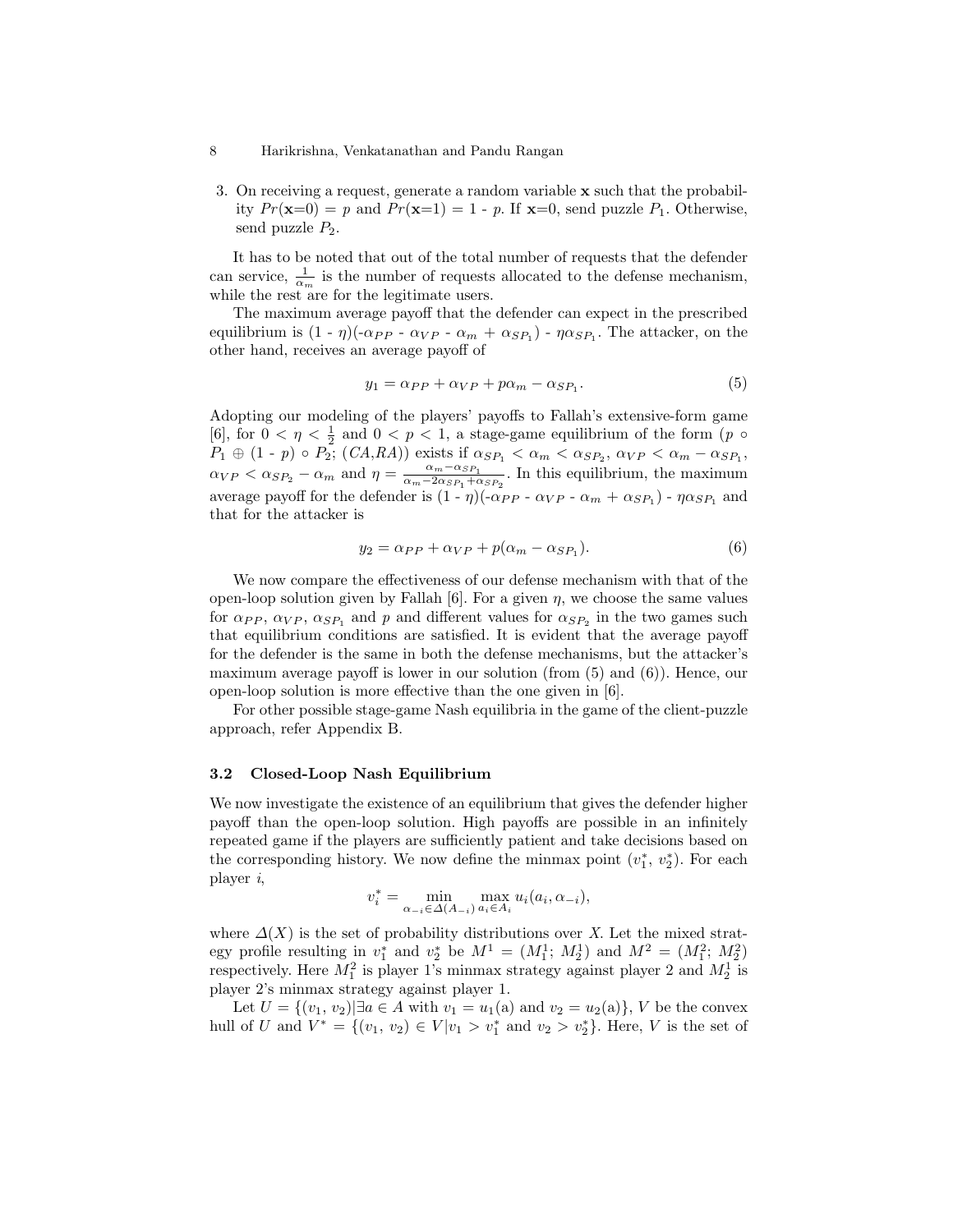Game Theoretic Resistance to DoS Attacks Using Hidden Difficulty Puzzles 9

feasible payoffs and  $V^*$  is the set of strictly individual rational payoffs (SIRP). The existence of a perfect Nash equilibrium that supports a payoff vector in  $V^*$ is given by Theorem 2.

**Theorem 2** (By Fudenberg and Maskin [8]) For any  $(v_1, v_2) \in V^*$ , there exists  $\delta_0 \in (0, 1)$  such that for all  $\delta \in (\delta_0, 1)$ , there exists a subgame perfect equilibrium of the infinitely repeated game in which player i's average payoff is  $v_i$  when the players have the discount factor  $\delta$ .

Let  $\bar{v}_i = \max_{\alpha_1 \in \Delta(A_1), \alpha_2 \in \Delta(A_2)} u_i(\alpha_1; \alpha_2)$  and  $\bar{u}_i = u_i(M_1^2, M_2^1)$ . For  $(v_1, v_2)$  $\in V^*$ , choose a value for  $\delta_0 \in (0,1)$  such that for each player *i*,

$$
\delta_0 > \frac{\bar{v}_i - v_i}{\bar{v}_i - v_i^*} \tag{7}
$$

and a value for  $\tau_0$  such that

$$
\frac{v_i^* - \bar{u}_i}{v_i - \bar{u}_i} < \delta_0^{\tau_0} < \frac{v_i - \bar{v}_i + \delta_0(\bar{v}_i - \bar{u}_i)}{\delta_0(v_i - \bar{u}_i)},\tag{8}
$$

subject to  $\tau_0 > 0$ . Clearly, for any  $\delta > \delta_0$ , there exists a corresponding  $\tau(\delta)$  such that (7) and (8) hold for  $(\delta, \tau(\delta))$  [6]. (Refer Appendix C.1.)

Let  $(\alpha_1; \alpha_2)$  be a correlated one-shot strategy profile corresponding to  $(v_1,$  $(v_2)$ , i.e,  $u_i(\alpha_1; \alpha_2) = v_i$  for  $i = 1, 2$ . The following repeated game strategies for player  $i$  is a perfect Nash equilibrium, where the desired payoff is achieved through the threat of punishment.

(A) Play  $\alpha_i$  each period as long as  $(\alpha_1; \alpha_2)$  was played last period. After any deviation from phase (A),

(B) Play  $M_i^{\tilde{j}}$ ,  $j \neq i$ ,  $\tau(\delta)$  times and then start phase (A) again. If there are any deviations while in phase (B), restart phase (B).

The following theorem identifies the minmax strategies in the game of the client-puzzle approach.

**Theorem 3** In the game of the client-puzzle approach, assume the defender uses two puzzles  $P_1$  and  $P_2$  such that  $\alpha_{SP_1} < \alpha_m < \alpha_{SP_2}, \alpha_{VP_1} = \alpha_{VP_2} = \alpha_{VP}$  and  $\alpha_{PP_1} = \alpha_{PP_2} = \alpha_{PP}$ . Then, for  $0 < \eta < 1$ , the defender's minmax strategy against the attacker is  $p_1 \circ P_1 \oplus (1-p_1) \circ P_2$ , where  $0 \leq p_1 \leq \frac{\alpha_{SP_2} - \alpha_m}{\alpha_{SP_2} - \alpha_{SP_2}}$  $\frac{\alpha_{SP_2}-\alpha_m}{\alpha_{SP_2}-\alpha_{SP_1}} < 1$ when  $\alpha_{SP_2} - \alpha_{SP_1} < \alpha_m$  and  $0 \leq p_1 \leq \frac{\alpha_{SP_1}}{\alpha_m} < 1$  when  $\alpha_{SP_2} - \alpha_{SP_1} \geq \alpha_m$ and for  $0 < p_2 < 1$ , the attacker's minmax strategy against the defender is (i)  $p_2 \circ CA \oplus (1-p_2) \circ RA$  when  $\alpha_{SP_2} - \alpha_{SP_1} \leq \alpha_m$ ,  $\eta < \frac{1}{2}$  and  $p_2 = \frac{\eta}{1-\eta}$ , (ii)  $p_2 \circ TA \oplus (1-p_2) \circ RA$  when  $\alpha_{SP_2} - \alpha_{SP_1} \ge \alpha_m$ ,  $\eta < \frac{\alpha_m}{\alpha_m + \alpha_{SP_2} - \alpha_{SP_1}}$  and  $p_2 =$  $\left(\frac{\eta}{1-\eta}\right)\left(\frac{\alpha_{SP_2}-\alpha_{SP_1}}{\alpha_m}\right)$ , (iii) CA when  $\eta \geq \frac{1}{2}$  and (iv) TA when  $\eta \geq \frac{\alpha_m}{\alpha_m+\alpha_{SP_2}-\alpha_{SP_1}}$ .

*Proof.* Let  $\alpha_1 = p_1 \circ P_1 \oplus (1 - p_1) \circ P_2$ ,  $0 < p_1 < 1$ , be the defender's minmax strategy against the attacker. Assume  $\alpha_{SP_2} - \alpha_{SP_1} < \alpha_m$ . Clearly, the attacker would prefer  $CA$  over  $TA$  and  $TQ$  and  $RA$  over  $QT$ . Therefore, the attacker's minmax payoff is  $max(U_2(\alpha_1; CA), U_2(\alpha_1; RA))$ , where  $U_i$  is the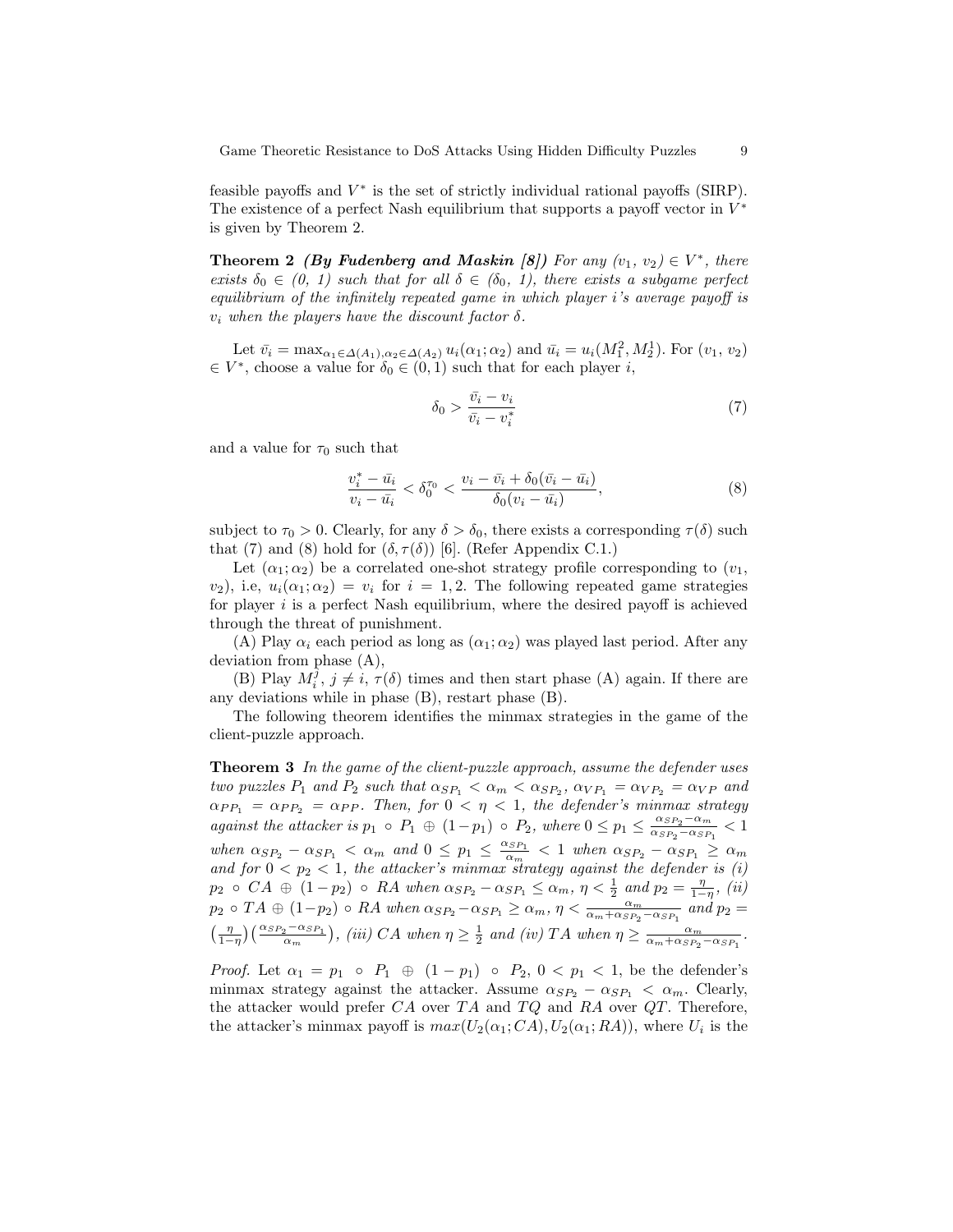expected payoff of player i for  $i = 1, 2$ . Note that  $U_2(\alpha_1; CA) > U_2(\alpha_1; RA)$  when  $\alpha_{PP} + \alpha_{VP} + \alpha_m - p_1 \alpha_{SP_1} - (1 - p_1) \alpha_{SP_2} > \alpha_{PP} + \alpha_{VP}$  or  $p_1 > \frac{\alpha_{SP_2} - \alpha_m}{\alpha_{SP_2} - \alpha_{SP_2}}$  $\frac{\alpha_{SP_2}-\alpha_m}{\alpha_{SP_2}-\alpha_{SP_1}}$ . Higher the value of  $p_1$  above  $\frac{\alpha_{SP_2}-\alpha_m}{\alpha_{SP_2}-\alpha_{SP_1}}$ , higher is the attacker's payoff. If  $p_1 \leq$  $\alpha_{SP_2}-\alpha_m$  $\frac{\alpha_{SP_2}-\alpha_m}{\alpha_{SP_2}-\alpha_{SP_1}}$ , the attacker's payoff is minimum and equal to  $\alpha_{PP}+\alpha_{VP}$ . This is the attacker's minmax payoff and can be enforced by the defender using the mixed strategy  $p_1 \circ P_1 \oplus (1-p_1) \circ P_2$ , where  $0 \leq p_1 \leq \frac{\alpha_{SP_2} - \alpha_m}{\alpha_{SP_2} - \alpha_{SP_2}}$  $\frac{\alpha_{SP_2}-\alpha_m}{\alpha_{SP_2}-\alpha_{SP_1}} < 1$ . Similarly, when  $\alpha_{SP_2} - \alpha_{SP_1} \ge \alpha_m$ , it can be shown that the minmax strategy of the defender against the attacker is  $p_1 \circ P_1 \oplus (1-p_1) \circ P_2$ , where  $0 \leq p_1 \leq \frac{\alpha_{SP_1}}{\alpha_m} < 1$ .

On the other hand, let the attacker's minmax strategy against the defender be  $\alpha_2 = q_1 \circ QT \oplus q_2 \circ RA \oplus q_3 \circ TA \oplus q_4 \circ TQ \oplus q_5 \circ CA$ , where  $q_1 + q_2 + q_3 + q_4 + q_5 = 1.$ 

Assume  $\alpha_{SP_2} - \alpha_{SP_1} < \alpha_m$ . When the attacker chooses CA, the defender would receive equal or lower payoff than when the attacker chooses  $TA$  or  $TQ$ . Also,  $RA$  would give the defender lower payoff than  $QT$ . Hence, the attacker's minmax strategy against the defender should assign non-zero probabilities to CA and RA and zero probability to the rest, i.e,  $q_1 = q_3 = q_4 = 0$ ,  $q_2 = p_2$  and  $q_5 = 1 - p_2, 0 < p_2 < 1$ . When  $0 < \eta < \frac{1}{2}$ , the defender's best response for the attacker's pure strategy  $RA$  is  $P_1$  and for  $CA$  is  $P_2$ . For the attacker's mixed strategy  $\alpha_2$ , the defender's best response is  $P_1$  only if  $U_1(P_1; \alpha_2) > U_1(P_2; \alpha_2)$ . This is possible when  $p_2((1 - \eta)\alpha_{SP_1}) - \eta\alpha_{SP_1} > p_2((1 - \eta)\alpha_{SP_2}) - \eta\alpha_{SP_2}$  or  $p_2 < \frac{\eta}{1-\eta}$ . The lower the value of  $p_2$  below  $\frac{\eta}{1-\eta}$ , higher is the defender's payoff. Similarly, if  $p_2 > \frac{\eta}{1-\eta}$ , the defender would prefer  $P_2$  over  $P_1$  and his payoff increases as  $p_2$  increases. Clearly, the defender is minmaxed when  $U_1(P_1; \alpha_2)$  $U_1(P_2; \alpha_2)$  or  $p_2 = \frac{\eta}{1-\eta}$ . It can be shown that the attacker's minmax strategy against the defender is the same when  $\alpha_{SP_2} - \alpha_{SP_1} = \alpha_m$ . Hence the proof for case (i). A similar argument can be used to prove the case (ii).

We now give a proof for case (iii). Assume  $\eta > \frac{1}{2}$ . The defender would then prefer action  $P_1$  over action  $P_2$  when the attacker chooses CA. If  $\alpha_{SP_2} - \alpha_{SP_1} >$  $\alpha_m, \frac{\alpha_m}{\alpha_m + \alpha_{SP_2} - \alpha_{SP_1}}$  < 1 and hence,  $\eta > \frac{\alpha_m}{\alpha_m + \alpha_{SP_2} - \alpha_{SP_1}}$ . The defender's best response to the attacker's action  $TA$  would then be  $P_1$ .  $P_1$  is also the defender's best response to the attacker's action RA. Note that the attacker's actions RA and  $TA$  would give the defender lower payoff than the actions  $QT$  and  $TQ$ respectively. Since  $u_1(P_1; CA) = u_1(P_1; TA)$  and  $u_1(P_1; CA) < u_1(P_1; RA)$ , the defender is minmaxed when the attacker's action is CA. If  $\alpha_{SP_2} - \alpha_{SP_1} < \alpha_m$ , the defender's best response to the attacker's action TA would either be  $P_1$  or  $P_2$ depending on the chosen value of  $\eta$ . In either case, it can be seen that  $CA$  would minmax the defender. Also, it can be shown that  $CA$  is a minmax strategy of the attacker against the defender when  $\eta = \frac{1}{2}$ . Hence the proof for case (iii). Case (iv) can be proved in a similar manner.

The defender's minmax strategy against the attacker is either the pure strategy  $P_2$  or a lottery over  $P_1$  and  $P_2$ . The latter is more beneficial for a legitimate user as he has a chance of getting an easy puzzle. Under the condition  $\alpha_{SP_2} - \alpha_{SP_1} < \alpha_m$ , the maximum probability with which the defender can send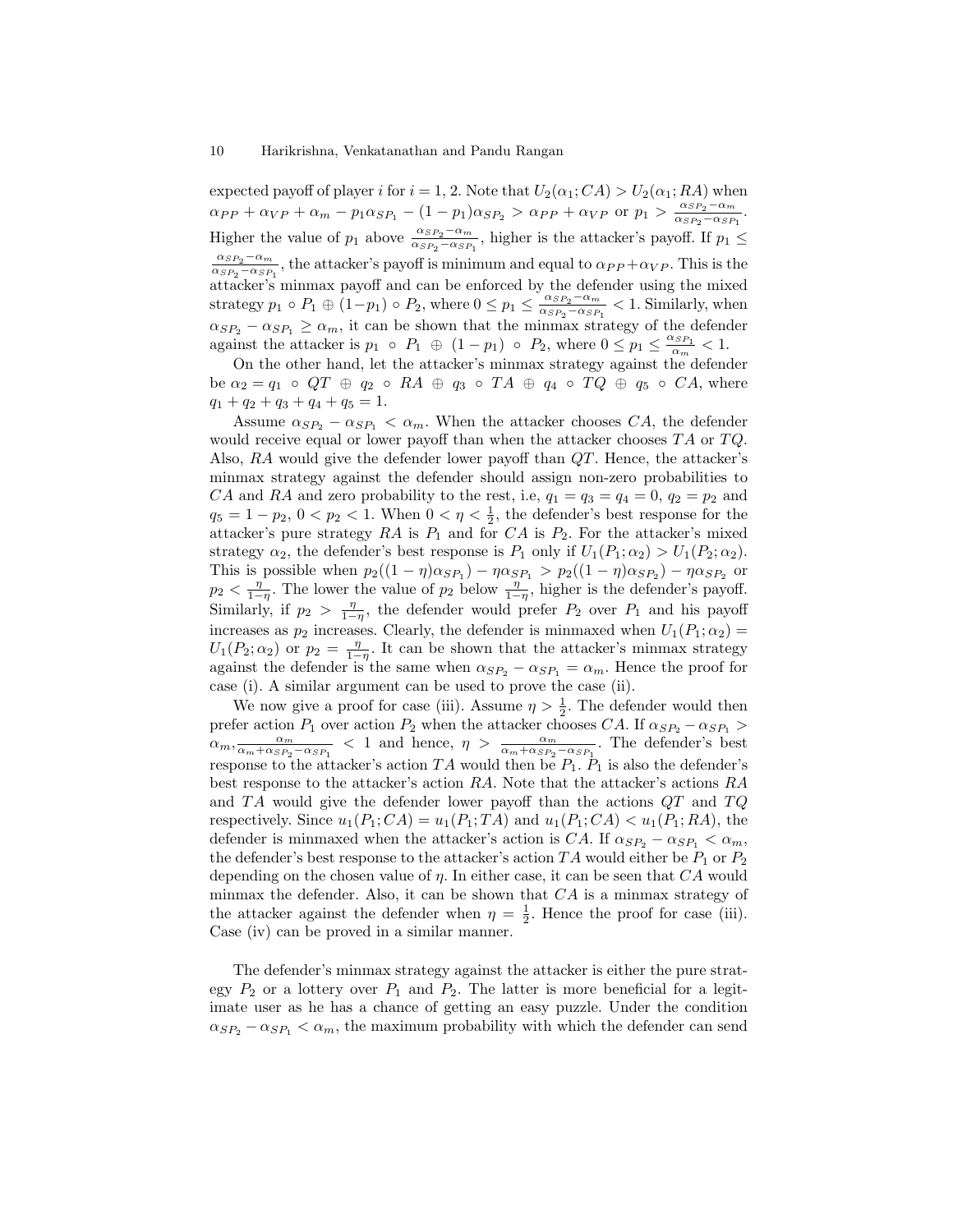P<sub>1</sub> and still minmax the attacker is  $\frac{\alpha_{SP_2} - \alpha_m}{\alpha_{SP_2} - \alpha_{SP_1}}$ . When the defender adopts such a strategy, the attacker receives the same payoff for both CA and RA, but a lower payoff for other actions. The defender's payoff, on the other hand, is the same whether the attacker chooses  $CA$  or  $RA$ .

Consider the attacker's minmax strategy against the defender  $p_2 \circ CA \oplus (1-\alpha)$  $p_2$ )  $\circ$  RA, where  $p_2 = \frac{\eta}{1-\eta}$ . Then, the strategy profile  $\alpha^1 = (p \circ P_1 \oplus (1-p) \circ P_2)$  $P_2$ ;  $TA$ ) corresponds to a strictly individual rational payoff if

$$
\frac{\alpha_{SP_1}}{\alpha_m} < p < \frac{\alpha_{SP_1} - \eta(\alpha_{SP_2} - \alpha_m + \alpha_{SP_1})}{\alpha_m - \eta(\alpha_{SP_2} + \alpha_m - \alpha_{SP_1})}.
$$

It can be easily shown that a value of  $0 < p < 1$  that satisfies the given inequality exists under the conditions stated in Theorem 3. Moreover, in order to prevent flooding, the condition  $p < \frac{1}{N\alpha_m}$  must also hold.

As described earlier, through the threat of punishment, the desired Nash equilibrium can be achieved. In phase (A), the strategy profile  $\alpha^1$  is played until a deviation occurs, after which the strategy profile  $\alpha^2 = (p_1 \circ P_1 \oplus (1-\alpha))^2$  $p_1$ ) ∘  $P_2$ ;  $p_2$  ∘  $CA \oplus (1-p_2)$  ∘  $RA$ ) is played for a period  $\tau(\delta)$  given by (8). It has to be noted that the only deviation that gives a momentary gain for the attacker in phase  $(A)$  is playing  $CA$ . In phase  $(B)$ , the best response for the attacker is either CA or RA or a lottery on both. Hence, if the attacker deviates in this phase, his payoff either decreases or remains the same. On the other hand, his deviation in phase (B) would either increase the defender's payoff or keep it constant. Also, note that the strategy profile  $\alpha^2$  is a mixed strategy Nash equilibrium in which both players receive their minmax payoff.

For the sake of simplicity, the only deviation that we consider in phase (A) is when a correct answer is received for puzzle  $P_2$ . Since an attacker will not profit by deviating in phase (B), deviations are not considered in this phase. On the other hand, if deviations were considered in phase (B), a legitimate user's action may unnecessarily extend this phase as he always solves the given puzzle.

An important assumption that Theorem 2 makes is that a player can observe his opponent's past mixed strategies. This is possible if the outcomes of the players' randomizing devices are jointly observable  $ex\text{-}post$  [8]. Moreover, submission of partial solutions to puzzles must be allowed, so that the defender observes the attacker's action  $TA$ . In section 4, we propose puzzles that satisfy this requirement.

The defense mechanism based on the closed-loop solution is given below.

1. For a given desirable level of quality of service  $\eta$ ,  $0 < \eta < \frac{1}{2}$ , choose two puzzles  $P_1$  and  $P_2$  such that

$$
\alpha_{SP_1} < \frac{1}{N} < \alpha_m < \alpha_{SP_2} \tag{9}
$$

and 
$$
\alpha_{SP_2} - \alpha_{SP_1} < \alpha_m
$$
. (10)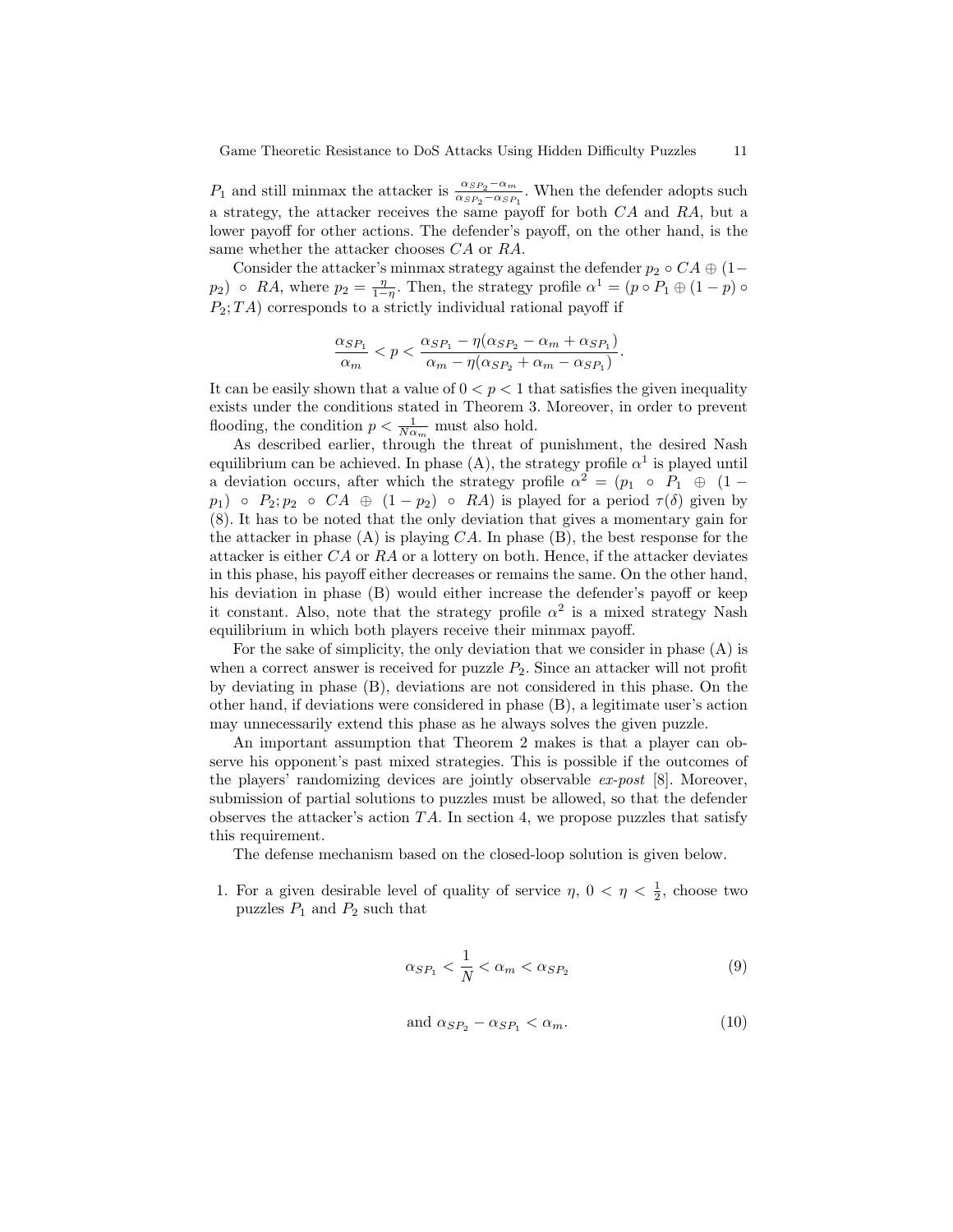2. Choose a value for p such that

$$
\frac{\alpha_{SP_1}}{\alpha_m} < p < \min\left(\frac{1}{N\alpha_m}, \frac{\alpha_{SP_1} - \eta(\alpha_{SP_2} - \alpha_m + \alpha_{SP_1})}{\alpha_m - \eta(\alpha_{SP_2} + \alpha_m - \alpha_{SP_1})}\right) \tag{11}
$$

and determine the value of  $p_1$  according to

$$
p_1 = \frac{\alpha_{SP_2} - \alpha_m}{\alpha_{SP_2} - \alpha_{SP_1}}.\tag{12}
$$

- 3. Determine the value of  $\delta_0$  satisfying (7). Choose a value of  $\delta > \delta_0$  and the corresponding value of  $\tau(\delta)$  such that (8) is satisfied for  $(\delta, \tau(\delta))$ .
- 4. Phase (A) and phase (B) of the defense mechanism have been described in Fig. 1.

The defender may receive a new request before the attacker gives his response for the previous request. Hence, the defender will have to choose a puzzle without knowing the attacker's previous action. Fallah [6] says that the attacker's response to a simple puzzle is known to the defender very soon and this allows him to compensate for the wrong decisions.

Let  $u'_1$  be the defender's payoff function in the stage-game described earlier and  $u''_1$  be his payoff function in the repeated game. In order to compare the two payoffs, we keep  $\alpha_{PP}$ ,  $\alpha_{VP}$ ,  $\alpha_{SP_1}$  and p same in both games and use different values for  $\alpha_{SP_2}$  such that the equilibrium criteria are satisfied. It can be easily seen that  $u'_1(P_1; TA) = u'_1(P_2; TA) = u''_1(P_1; TA) < u''_1(P_2; TA)$ . The maximum average payoff  $p(u''_1(P_1; TA)) + (1-p)(u''_1(P_2; TA))$ ,  $0 < p < 1$ , that the defender receives in phase (A) is definitely greater than his payoff in the open-loop solution. Similarly, it can be shown that the defender's minmax payoff in our repeated game is greater than the minmax payoff in Fallah's repeated game, i.e.,

$$
(1 - \eta)(-\alpha_{PP} - \alpha_{VP}) - \eta \alpha_m > (1 - \eta)(-\alpha_{PP} - \alpha_{VP}) - \eta \alpha_{SP_2}.
$$

In both these games, the minmax payoff serves as a lower bound on the defender's payoff and hence, our closed-loop solution is better than the one in [6]. Moreover, in our defense mechanism, a legitimate user is hurt less in the punishment phase as he has a chance of receiving  $P_1$ .

In phase  $(B)$ , if the attacker chooses to answer all the puzzles correctly, his average resource expenditure would be  $p_1 \alpha_{SP_1} + (1 - p_1) \alpha_{SP_2}$ . Since  $p_1 \alpha_{SP_1} +$  $(1 - p_1)\alpha_{SP_2} = \alpha_m$ , flooding is not possible in this phase.

In the repeated game, a strategy profile that corresponds to a high SIRP for the defender is  $(P_1; p \circ CA \oplus (1-p) \circ RA)$ ,  $0 < p < 1$ , which has been proposed as a closed-loop solution in [6]. (Refer Appendix C.2.) We feel that this strategy profile is less intuitive than the one proposed as it requires the attacker to make decisions based on the outcome of a public randomizing device.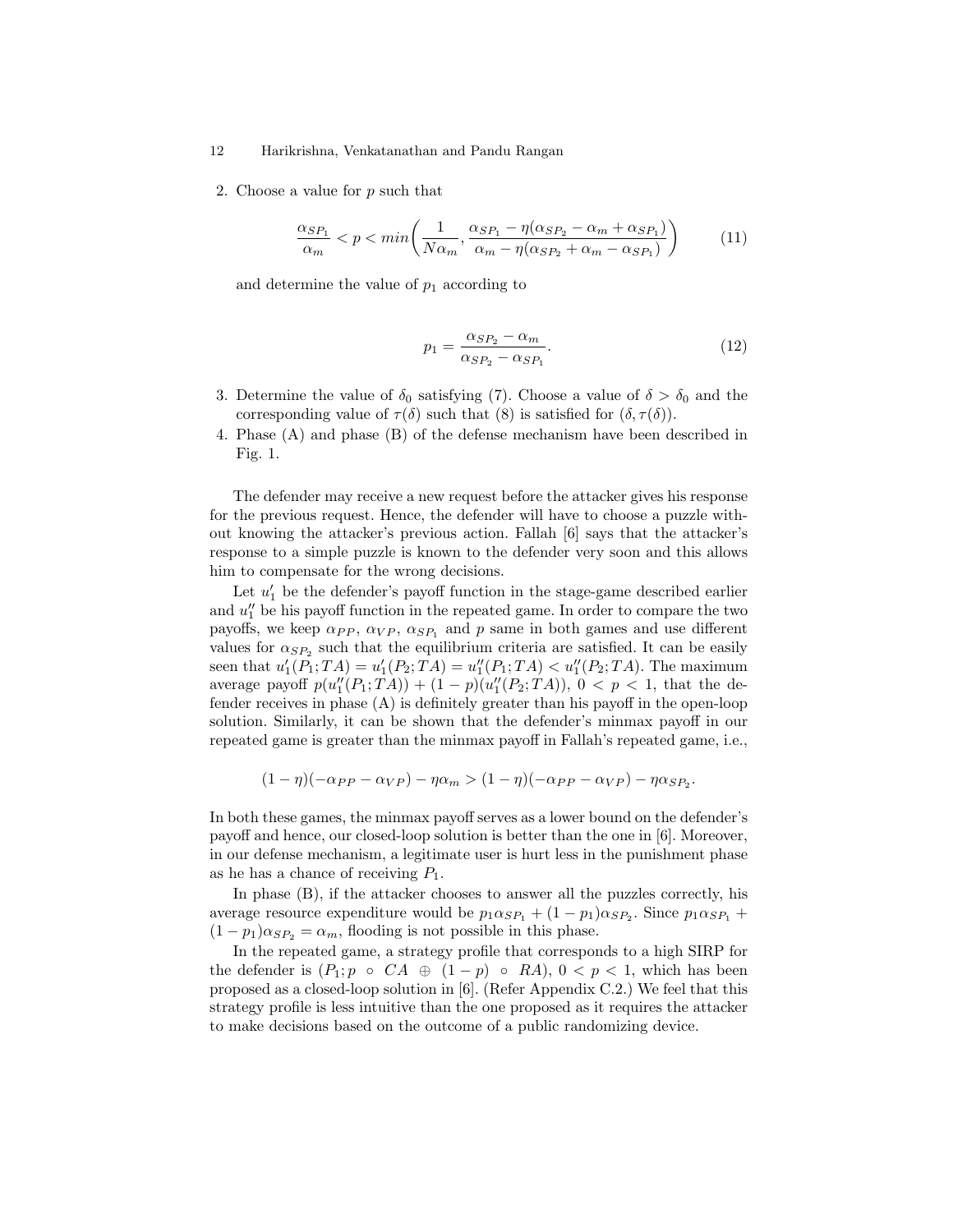

Fig. 1. Closed-Loop Defense Mechanism. Two random variables x and y are used, where x determines which puzzle has to be sent in phase (A) and y determines the puzzle to be sent in phase (B).  $\phi(msg)$  is the phase corresponding to the puzzle, whose solution has been received.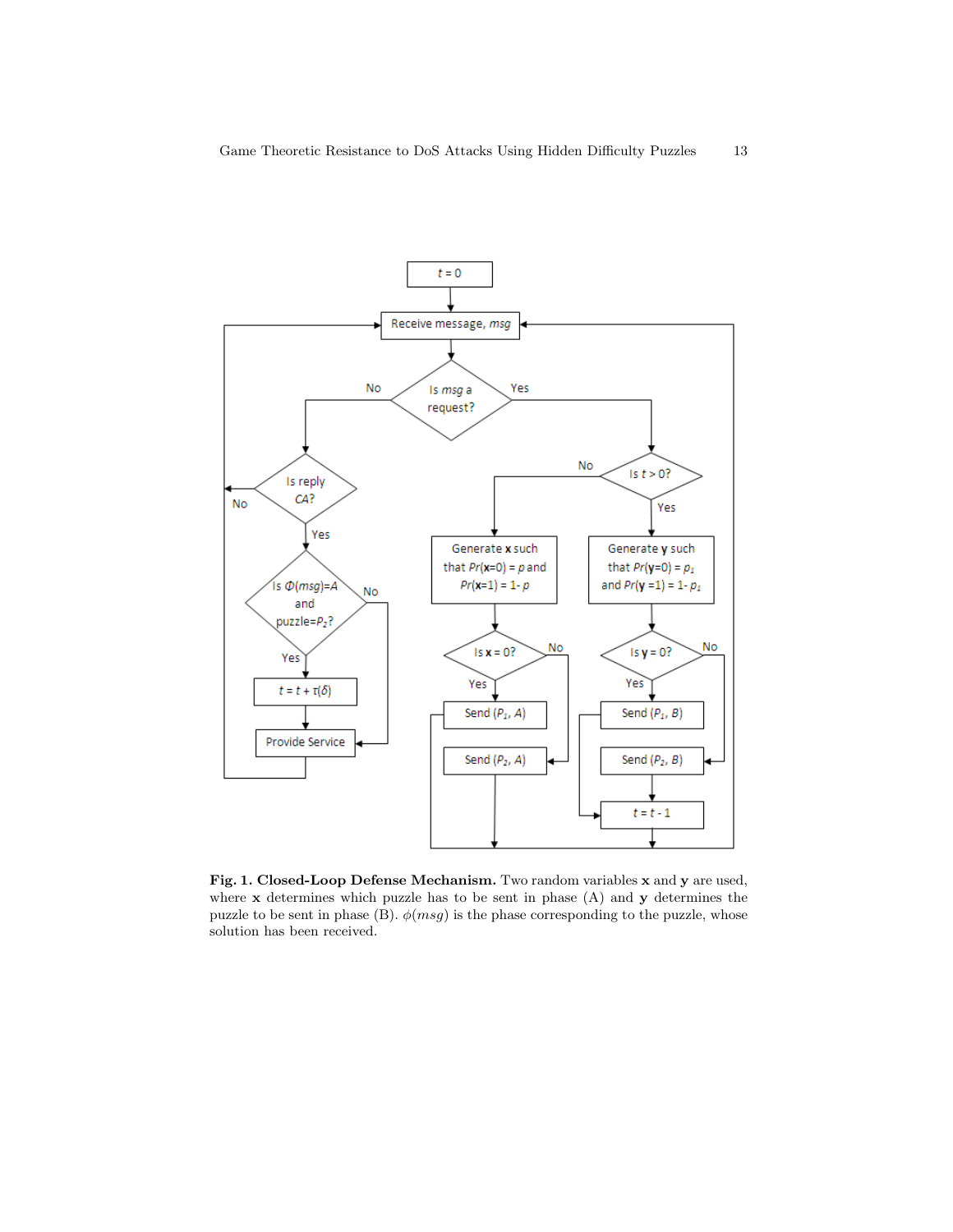#### 3.3 Implementation Issues

In the defense mechanisms proposed, the defender must be capable of servicing at least  $\frac{2}{\alpha_m}$  requests in time T. Out of this,  $\frac{1}{\alpha_m}$  requests are allocated to the defense mechanism and the remaining are for the legitimate user. Even if all the  $P_1$  puzzles go to the attacker, the defender can service up to  $\frac{1}{\alpha_m}$  legitimate requests.

Consider the closed-loop defense mechanism described earlier. If an attacker chooses to correctly answer a  $P_2$  puzzle in phase  $(A)$ , the corresponding deviation is discerned by the defender only when he receives the solution after a time period  $T\alpha_{SP_2}$ . In the mean time, the attacker can correctly answer as many puzzles as possible without immediate punishment. Eventually, the attacker will be subjected to  $\tau(\delta)$  periods of the punishment phase (B) for each deviation. The maximum number of  $P_2$  puzzles that the attacker can solve before the transition to phase (B) is  $\frac{1-p}{\alpha_{SP_2}}$ . Here,  $(1-p)$  is the probability with which defender sends puzzle  $P_2$  in phase (A). To ensure that the attacker does not overwhelm the defender through his deviations in phase (A), the defender must be able to provide service for an additional  $\frac{1-p}{\alpha_{SP_2}}$  attack requests in time T. On the whole, in the closed-loop defense mechanism, the defender must be capable of servicing up to  $\frac{2}{\alpha_m} + \frac{1-p}{\alpha_{SP_2}}$  requests in time T.

A legitimate user always solves the given puzzle. When he solves  $P_2$  in phase (A), the defender would consider it a deviation and switch to phase (B). Hence, a legitimate user is unnecessarily hurt in the absence of an attack. This problem can be avoided by making use of the defense mechanism only when the time elapsed since the last request is lesser than a certain value. Let  $t_1$  be the time interval between the current request and the previous request. Consider the following implementation.

- 1. If  $t_1 \geq T\alpha_m$ , send  $P_1$ .
- 2. Otherwise, send a puzzle according to the defense mechanism.

We now show that a denial of service attack will not be successful in the proposed implementation. Assume that in time  $T$ , the attacker sends  $n_1$  requests separated by a time interval greater than  $T\alpha_m$ . Let  $N_1$  be the remaining number of requests that he can send in T. Clearly,

$$
N_1 \le N\left(\frac{T - n_1 T \alpha_m}{T}\right) = N(1 - n_1 \alpha_m). \tag{13}
$$

On the whole, the attacker is expected to receive  $P_1$  puzzles for  $n_1+pN_1$  requests, where the maximum value of p is  $\frac{1}{N\alpha_m}$ . The denial of service attack is successful only if  $(n_1 + pN_1)\alpha_m > 1$ , which from (13) is not possible for  $0 \le n_1 \le \frac{1}{\alpha_m}$ .

Assume in the absence of an attack, requests arrive according to a Poisson process with parameter  $\lambda$ . Since the service rate must be greater than the rate at which the requests arrive,  $\lambda \leq \frac{1}{T\alpha_m}$ . Then,

$$
\tilde{p} = Pr(t_1 \geq T\alpha_m) = e^{-\lambda T\alpha_m} \geq \frac{1}{e} = 0.3679.
$$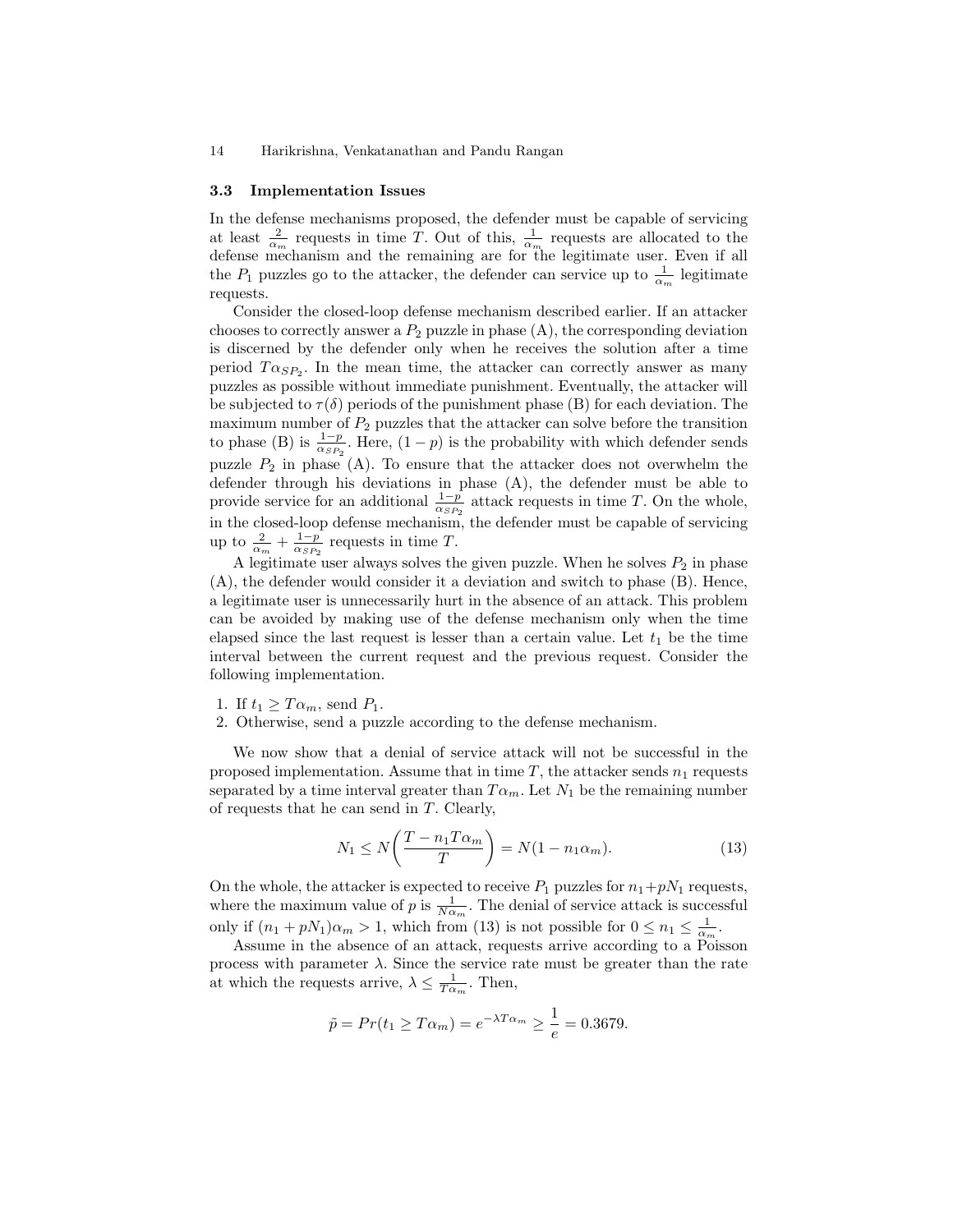The probability with which a client gets puzzle  $P_1$  in the absence of an attack is given by  $\tilde{p} + (1 - \tilde{p})p \ge 0.3679 + 0.6321p \ge 0.3679$  for  $0 \le p \le 1$ . This shows that at least 36.79% of the clients' requests receive  $P_1$  if there is no attack.

The game theoretic defense mechanisms proposed are based on the assumption that both players are rational. However, from the implementation point of view, the defender is a piece of software that runs on the server and always follows the prescribed strategy. Therefore, the attacker will never have to punish the defender as the defender would never deviate. Hence, the outcomes of the defender's randomizing device need not be revealed to the attacker. Also, it is sufficient for the punishment period to be long enough to make the attacker's deviation from phase (A) unprofitable. In other words, while choosing  $\delta_0$ ,  $\delta$  and  $\tau(\delta)$ , it is sufficient to satisfy (7) and (8) for the attacker  $(i = 2)$  alone.

#### 3.4 Extension to Distributed Attacks

When the attacker carries out the attack from more than one machine, his computational power proportionally increases. Let s be the number of machines in the attack coalition. The attacker can then send  $N$  requests from a single machine and sN request from the attack coalition in time T. The number of  $P_1$ puzzles that he can solve in time T is  $\frac{s}{\alpha_{SP_1}}$  and the number of  $P_2$  puzzles that he can solve in the same time is  $\frac{s}{\alpha_{SP_2}}$ .

We now modify the conditions for the open-loop defense mechanism to handle a distributed attack.

$$
\frac{\alpha_{SP_1}}{s} < \frac{1}{N} < \alpha_m < \frac{\alpha_{SP_2}}{s},
$$
  

$$
\alpha_{SP_2} - \alpha_{SP_1} > s\alpha_m,
$$
  

$$
\eta = \frac{\alpha_m}{\alpha_m + \alpha_{SP_2} - \alpha_{SP_1}}
$$
 and  

$$
\frac{\alpha_{SP_1}}{s\alpha_m} < p < \frac{1}{N\alpha_m}.
$$

In a distributed attack, the defender receives a large number of requests before knowing the attacker's decision. This delays the transition from phase (A) to phase (B) in the closed-loop defense mechanism. To prevent a successful DoS attack, the defender must be capable of providing service for up to  $\frac{2}{\alpha_m} + \frac{s(1-p)}{\alpha_{SP_2}}$  $\alpha_{SP_2}$ requests in time T.

The conditions for the closed-loop defense mechanism to handle distributed attacks are:

$$
\label{eq:10} \begin{split} \frac{\alpha_{SP_1}}{s}<\frac{1}{N}<\alpha_m<\frac{\alpha_{SP_2}}{s},\\ \alpha_{SP_2}-\alpha_{SP_1}< s\alpha_m \text{ and}\\ \frac{\alpha_{SP_1}}{s\alpha_m}
$$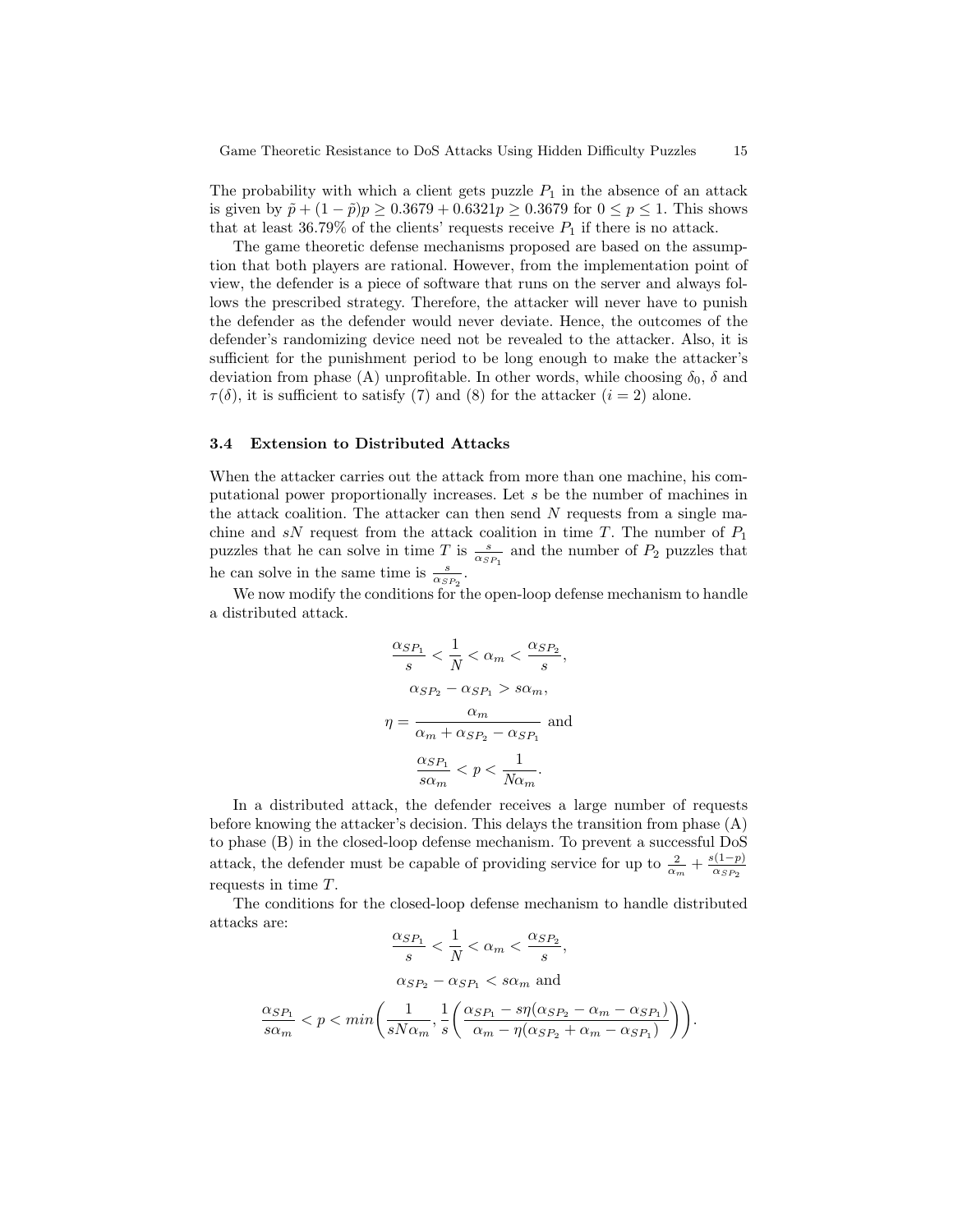Note that the size of the attack coalition is unknown to the defender. In [6], a fair learning process is used to estimate the size of the attack coalition. The same approach can be adopted in our defense mechanisms.

### 3.5 Considerations for Random Guesses

The defense mechanisms that we have proposed till now and the results in previous works [2, 6] are based on the assumption that the attacker cannot solve a puzzle by giving a random answer. However, the attacker's random guess may sometimes end up as the correct answer. Taking this into account, we make some changes in the game model. We make use of hint-based hash reversal puzzles [7] in the analysis.

In a hint-based hash reversal puzzle, the defender generates a preimage  $X$ and computes  $Y = H(X)$ , where H is a cryptographic hash function. He also computes the hint,  $a = X - b$ , where b is chosen uniformly at random from  $\{1, ..., D\}$ . Y and a are then sent to the client. To solve the puzzle, the client searches for a value  $1 \leq c \leq D$  such that  $H(a + c) = H(X)$ . The difficulty level of the puzzle is given by parameter  $D$ . Clearly, the value of Y and  $\alpha$  do not reveal the puzzle difficulty to the attacker.

Assume the defender uses two hint-based hash reversal puzzles  $P_1$  and  $P_2$ with difficulty parameters  $D_1$  and  $D_2$  respectively, where  $D_2 > D_1$ . The value of b for  $P_1$  is chosen uniformly at random from  $\{1, ..., D_1\}$  and that for  $P_2$  is chosen from  $\{1, ..., D_2\}$ . The actions that the attacker can take are  $\{S_0, S_1, ...,$  $S_{D_1}, \ldots, S_{D_2-1}$ , where  $S_k, 0 \leq k < D_2$ , indicates that the attacker gives an answer after at most  $k$  hash computations. Note that the attacker requires at most  $D_2 - 1$  hash computations to solve  $P_2$  as there will be only one possible solution left after failure in  $D_2 - 1$  attempts.

In order to solve a puzzle of difficulty  $D$ , the attacker will have to search among D possible solutions. Each such solution in the search space has a probability  $\frac{1}{D}$  of being correct. Note that the attacker is unaware whether the puzzle difficulty is  $D_1$  or  $D_2$ . When the attacker takes action  $S_k$ ,  $0 \leq k \leq D_2$ , he tries out at most  $k$  possible solutions and if the puzzle is still not solved, he chooses an answer uniformly at random from the remaining  $D_2 - k$  possible solutions. If the puzzle sent was  $P_1$ , the attacker would have solved the puzzle with a maximum of  $D_1$  hash computations. The probability that the attacker solves  $P_1$  with  $0 \leq k \leq D_1$  hash computations is  $\frac{k}{D_1}$  and his random guess from the remaining possible solutions would be correct with a probability  $\frac{1}{D_1} \frac{D_1 - k}{D_2 - k}$ . On the other hand, the probability that the attacker solves  $P_2$  with  $0 \leq k < D_2$  hash computations is  $\frac{k}{D_2}$  and his random guess from the remaining possible solutions would be correct with a probability  $\frac{1}{D_2}$ . Let  $p_k(i)$  be the probability that the attacker gives a correct answer for the puzzle  $P_i$ ,  $i = 1, 2$ , by choosing action  $S_k$ . Then, the value of  $p_k(1)$  is  $\frac{1}{D_1} \frac{D_1 - k}{D_2 - k} + \frac{k}{D_1}$  if  $0 \le k \le D_1$  and 1 otherwise and  $p_k(2) = \frac{k+1}{D_2}$  for  $0 \le k < D_2$ .

Let  $N_h$  be the total number of hashes that the attacker can compute in time T. Let  $\alpha_{S_k}(i)$  be the average fraction of time T that the attacker spends in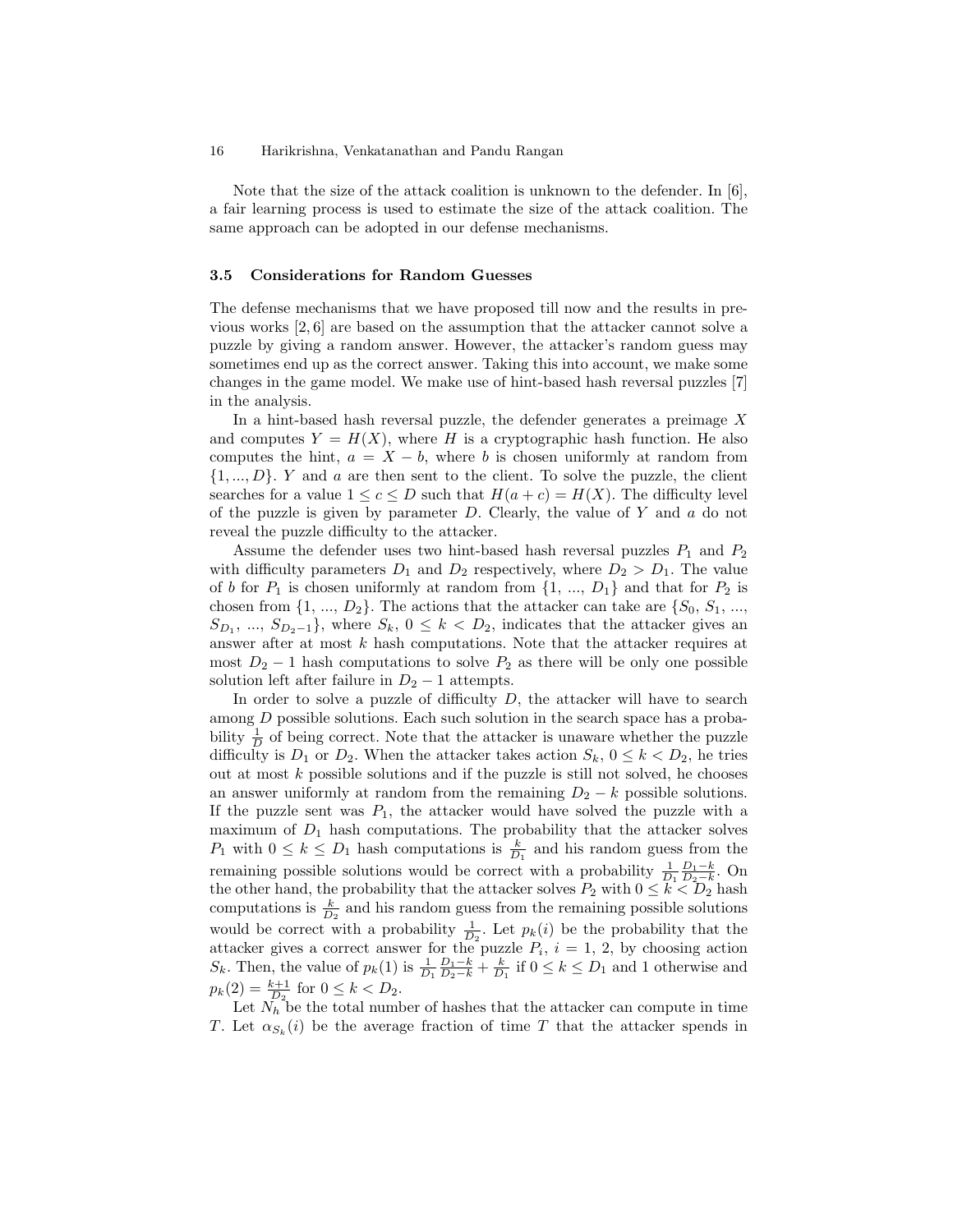attempting to solve the puzzle when his action is  $S_k$  and the puzzle received is  $P_i$ . Note that  $\alpha_{S_0}(i) = 0$ . Assume the defender chooses puzzle  $P_1$ . If the attacker chooses  $S_k$ ,  $1 \le k \le D_1$ , he would compute  $1 \le j < k$  hashes with a probability  $\frac{1}{D_1}$  each and k hashes with a probability  $1-\frac{k-1}{D_1}$ . For the action  $S_k$ ,  $D_1 < k < D_2$ , the attacker would compute  $1 \leq j \leq D_1$  hashes, each with a probability  $\frac{1}{D_1}$ . The average number of hash computations for the action  $S_k$  is

$$
\sum_{j=1}^{k-1} j\left(\frac{1}{D_1}\right) + k\left(1 - \frac{k-1}{D_1}\right) = \frac{k(2D_1 - k + 1)}{2D_1}
$$

when  $1 \leq k \leq D_1$  and

$$
\sum_{j=1}^{D_1} j\left(\frac{1}{D_1}\right) = \frac{D_1 + 1}{2}
$$

when  $D_1 < k < D_2$ . Hence, for  $1 \leq k \leq D_1$ ,  $\alpha_{S_k}(1) = \frac{k(2D_1 - k + 1)}{2N_h D_1}$  and for  $D_1 < k < D_2$ ,  $\alpha_{S_k}(1) = \frac{D_1+1}{2N_h}$ . Similarly, for  $1 \le k < D_2$ , the average number of hash computations for the action  $S_k$  is

$$
\sum_{j=1}^{k-1} j\left(\frac{1}{D_2}\right) + k\left(1 - \frac{k-1}{D_2}\right) = \frac{k(2D_2 - k + 1)}{2D_2}.
$$

Hence,  $\alpha_{S_k}(2) = \frac{k(2D_2 - k + 1)}{2N_h D_2}$  for  $1 \le k < D_2$ . Note that a legitimate user always solves the puzzle and hence, the cost incurred by him for  $P_1$  is  $\alpha_{S_{D_1}}(1)$  and that for  $P_2$  is  $\alpha_{S_{D_2-1}}(2)$ . In a game where the defender chooses  $P_i$  and the attacker chooses  $S_k$ , the payoff for the attacker is  $\alpha_{PP} + \alpha_{VP} + p_k(i)\alpha_m - \alpha_{S_k}(i)$  and that for the defender is  $(1 - \eta)(-\alpha_{PP} - \alpha_{VP} - p_k(i)\alpha_m + \alpha_{S_k}(i)) + \eta(-\alpha_u(i)),$ where  $\alpha_u(1) = \alpha_{S_{D_1}}(1)$  and  $\alpha_u(2) = \alpha_{S_{D_2-1}}(2)$ .

The following theorem states the conditions for a Nash equilibrium in such a stage-game.

**Theorem 4** In the game of the client-puzzle approach, assume the defender uses two hint-based hash reversal puzzles  $P_1$  and  $P_2$  of difficulty levels  $D_1$  and  $D_2$ respectively such that  $\alpha_{PP_1} = \alpha_{PP_2} = \alpha_{PP}$ ,  $\alpha_{VP_1} = \alpha_{VP_2} = \alpha_{VP}$ ,  $4 < D_2 < N_h$ ,  $0 < D_1 < \frac{D_2}{2}, \frac{D_1+1}{2N_h} < \alpha_m < \frac{D_2+1}{2N_h}$  and  $D_2 - D_1 > 2N_h\alpha_m$  and the attacker uses n actions  $S_1$ ,  $S_2$ , ...,  $S_{D_1}$ , ...,  $S_{D_2-1}$ . Then, for  $0 < \eta < 1$ , a stage-game Nash equilibrium of the form  $(p \circ P_1 \oplus (1-p) \circ P_2; S_{D_1}), 0 < p < 1$ , exists if

$$
p > \frac{D_1(2D_2 - D_1 + 1) - 2N_h D_1 \alpha_m}{2(D_2 - D_1 - 1)N_h \alpha_m + (D_2 - D_1)(D_1 - 1)}
$$
 and  

$$
\eta = \frac{2N_h(D_2 - D_1 - 1)\alpha_m + (D_2 - D_1)(D_1 - 1)}{2N_h(D_2 - D_1 - 1)\alpha_m + (D_2 - D_1)(D_2 + D_1 - 1) - 2}.
$$

Proof. Let us prove the existence of a Nash equilibrium, where the defender uses a mixed strategy  $\alpha_1 = p \circ P_1 \oplus (1-p) \circ P_2$ ,  $0 < p < 1$  and the attacker uses a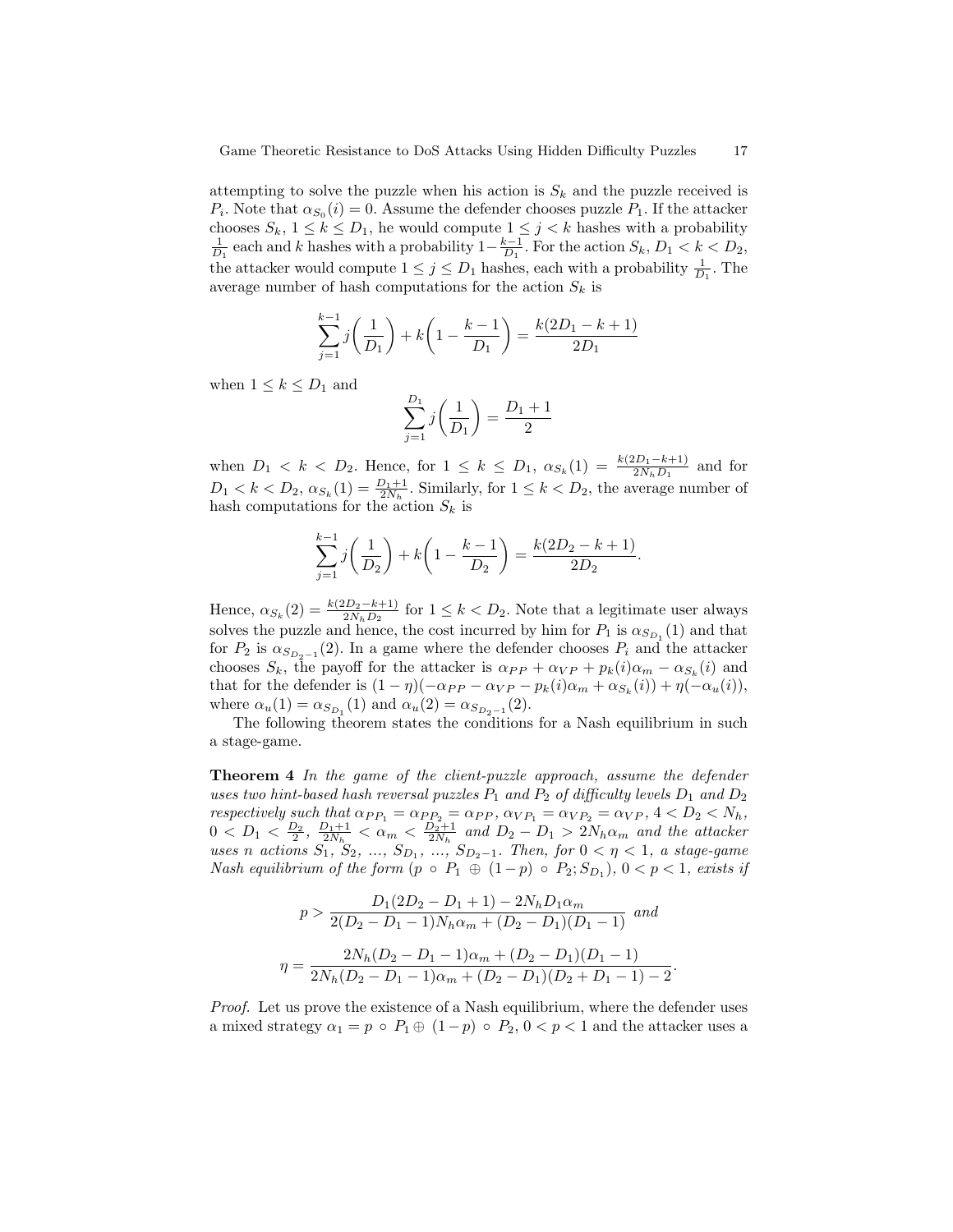pure strategy  $S_k$ ,  $0 \le k < D_2$ . The expected payoff of the attacker  $U_2(\alpha_1; S_k)$  is  $\alpha_{PP} + \alpha_{VP} + \left(\frac{1}{D_2}\right)\alpha_m$  if  $k = 0$ ,  $\alpha_{PP} + \alpha_{VP} + p\left[\left(\frac{1}{D_1}\frac{D_1 - k}{D_2 - k} + \frac{k}{D_1}\right)\alpha_m - \frac{k(2D_1 - k + 1)}{2N_h D_1}\right]$  $\frac{2D_1-k+1}{2N_hD_1}\Big]+$  $(1-p)\left[\frac{k+1}{D_2}\alpha_m - \frac{k(2D_2-k+1)}{2N_hD_2}\right]$  $\frac{2D_2-k+1}{2N_h D_2}$  if  $1 \le k \le D_1$  and  $\alpha_{PP} + \alpha_{VP} + p(\alpha_m - \frac{D_1+1}{2N_h}) +$  $(1-p)\left[\frac{k+1}{D_2}\alpha_m - \frac{k(2D_2-k+1)}{2N_hD_2}\right]$  $\frac{2D_2-k+1}{2N_hD_2}$  if  $D_1 < k < D_2$ .

The attacker would prefer  $S_{D_1}$  over  $S_0$  when  $U_2(\alpha_1; S_{D_1}) > U_2(\alpha_1; S_0)$ , which is possible if

$$
p > \frac{D_1(2D_2 - D_1 + 1) - 2N_h D_1 \alpha_m}{2(D_2 - D_1 - 1)N_h \alpha_m + (D_2 - D_1)(D_1 - 1)}.
$$
\n(14)

Consider the action set  $S^1 = \{S_1, S_2, ..., S_{D_1}\}\.$  We claim that under the assumptions made, the second derivative  $U''_2(\alpha_1; S_k) = p\left(\frac{1}{D_1 N_h} - \frac{2(D_2 - D_1)\alpha_m}{D_1 (D_2 - k)^3}\right)$  $\frac{(D_2-D_1)\alpha_m}{D_1(D_2-k)^3}$  +  $(1-p)(\frac{1}{D_2N_k})$  is positive for  $1 \leq k \leq D_1$  and  $0 < p < 1$ . On the contrary, if  $D_2N_h$  $U''_2(\alpha_1; S_k) \leq 0$ , then  $\frac{1}{D_1 N_h} - \frac{2(D_2 - D_1)\alpha_m}{D_1(D_2 - k)^3}$  $\frac{(D_2-D_1)\alpha_m}{D_1(D_2-k)^3}$  < 0. As  $D_1 > 0$ ,  $\frac{1}{N_h} < \frac{2(D_2-D_1)\alpha_m}{(D_2-k)^3}$  $\frac{D_2-D_1)\alpha_m}{(D_2-k)^3}$ . Considering the assumption,  $\alpha_m < \frac{D_2+1}{2N_h}$ , we have  $\frac{(D_2-D_1)(D_2+1)\alpha_m}{(D_2-k)^3} > \alpha_m$ . Since  $\alpha_m > 0$ ,  $(D_2 - D_1)(D_2 + 1) > (D_2 - k)^3$ . When k takes its highest value  $D_1$ , this inequality reduces to  $D_2 + 1 > (D_2 - D_1)^2$ , which cannot be satisfied as  $D_1 < D_2$  and  $D_2 > 4$ . Clearly, for no value of  $1 \leq k \leq D_1$ , the inequality  $D_1 < \frac{D_2}{2}$  and  $D_2 > 4$ . Clearly, for no value of  $1 \leq k \leq D_1$ , the inequality is satisfied. This is a contradiction and hence,  $U_2^{''}(\alpha_1; S_k) > 0$ . By the second derivative test,  $U_2(\alpha_1; S_k)$  does not have a local maximum for  $1 < k < D_1$ . It can be shown that when (14) holds,  $U_2(\alpha_1; S_{D_1}) > U_2(\alpha_1; S_1)$ . Therefore, no action in  $S^1$  gives a higher payoff for the attacker than  $S_{D_1}$  (provided (14) holds). Similarly, under the assumption  $D_2 - D_1 > 2N_h \alpha_m$ , it can be shown that  $S_{D_1+1}$  gives the highest payoff for the attacker in the action set  $S^2$  =  ${S_{D_1+1},...,S_{D_2-1}}$ . Under the same assumption, it is evident that the attacker would prefer  $S_{D_1}$  over  $S_{D_1+1}$ . We conclude that the attacker's best response to the defender's mixed strategy  $\alpha_1$  is  $S_{D_1}$ .

On the other hand the defender does not gain by deviating from his mixed strategy  $\alpha_1$  when the expected payoff  $U_1(P_1; S_{D_1}) = U_1(P_2; S_{D_1})$ , which implies

$$
\eta = \frac{2N_h(D_2 - D_1 - 1)\alpha_m + (D_2 - D_1)(D_1 - 1)}{2N_h(D_2 - D_1 - 1)\alpha_m + (D_2 - D_1)(D_2 + D_1 - 1) - 2}.
$$
\n(15)

Under the assumptions made, it can be seen that  $\eta < 1$ .

Using theorem 4, for a desirable level of quality of service  $\eta$ , an effective defense mechanism can be constructed by choosing appropriate values for  $D_1$ ,  $D_2$  and  $p$ .

# 4 Client-Puzzles

### 4.1 Puzzle Requirements

The requirements of a puzzle in our defense mechanisms are given below.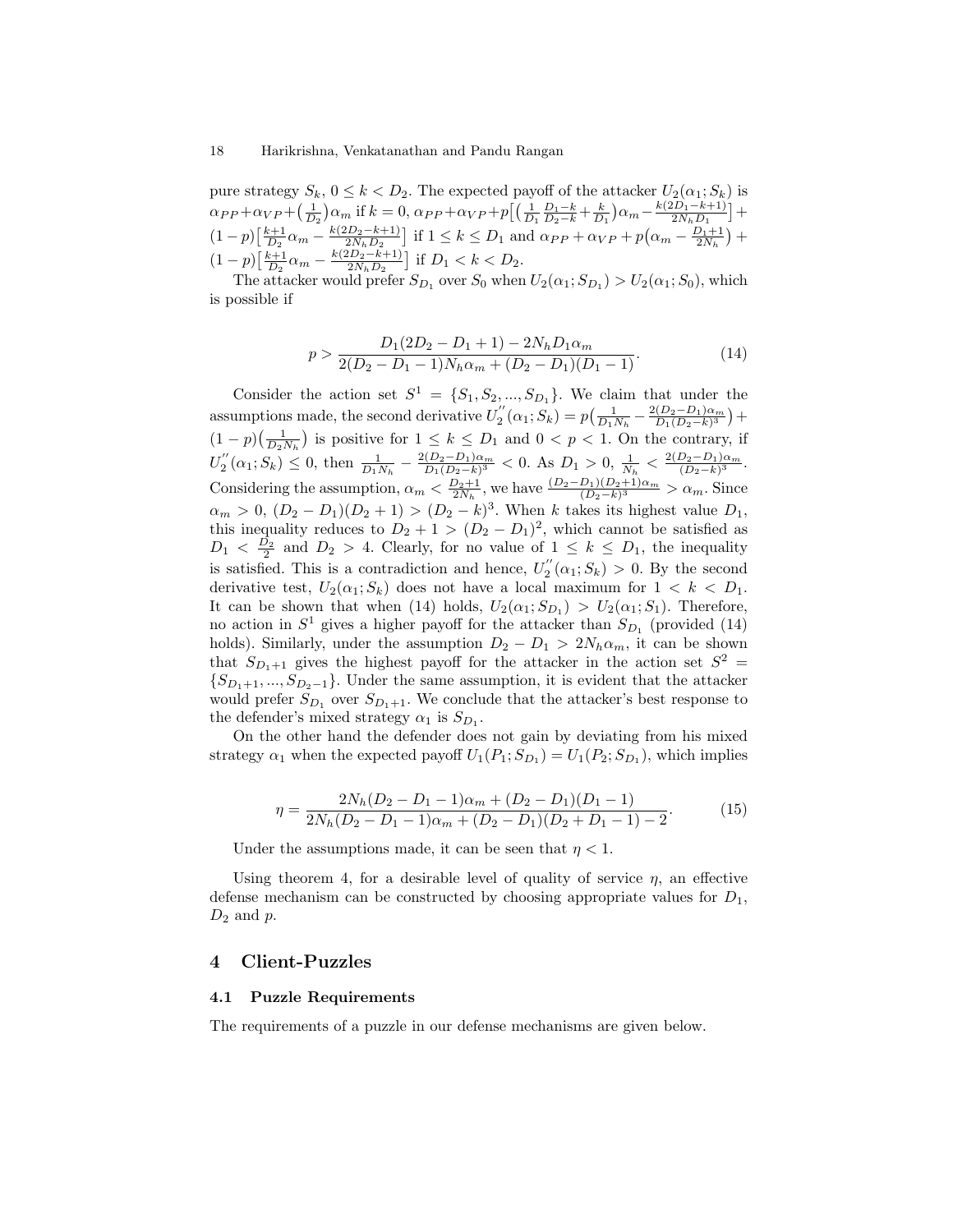Game Theoretic Resistance to DoS Attacks Using Hidden Difficulty Puzzles 19

- 1. Hidden difficulty: The difficulty of the puzzle should not be determined without a minimal number of computations.
- 2. High Puzzle Resolution: The granularity of puzzle difficulty must be high.
- 3. Partial Solution: Submission of partial solutions should be possible without increasing the verification time.

The third requirement allows the defender to determine whether the attacker chose  $RA$  or  $TA$ .

# 4.2 Analysis of Existing Client-Puzzles

We examine whether the existing puzzles satisfy the requirements mentioned above.

- Hash-Reversal Puzzle: Given a random number with first  $n$  bits erased and its hash value, the client needs to reverse the hash [11]. This puzzle is not suitable for our defense mechanisms as the number of preceding 0 bits will indicate the puzzle difficulty. Further, the resolution of this puzzle is low as increasing  $n$  by 1 increases the difficulty two fold. Though puzzle resolution can be increased by using multiple hash-reversal puzzles, the other requirements are not satisfied.
- **Time-Lock Puzzle:** In a time-lock puzzle [16], given n, a and t, the client needs to compute  $b = a^{(2^t)} \mod n$ . The puzzle guarantees that the client expends a fixed amount of computational resource. Here, the parameter  $t$ reveals the difficulty of the puzzle. Also, puzzle generation is time consuming [7], leaving this puzzle unsuitable for the defense mechanism.
- Hint-Based Hash-Reversal Puzzle: Hint-based puzzles, described in Section 3.5, are the closest bid as they satisfy all the requirements except partial solution.

### 4.3 Design of New Client-Puzzles

We introduce three new puzzles that are designed to work with the proposed defense mechanisms.

Puzzle 1: We propose a modification to the hash-reversal puzzle [11] in order to hide the puzzle difficulty. We achieve this by providing a preimage with some of the first  $k$  bits inverted. The puzzle generation and verification is detailed in Fig. 2.

Note that the difficulty parameter  $k$  is unknown to the client. Hence, he would carry out a brute-force search and arrive at the solution after testing up to  $2^k$  possible preimages. On an average the client computes  $\frac{(2^k+1)}{2}$  hash computations to solve the puzzle. Puzzle generation takes 2 hash computations and the verification takes 3 hash computations. This puzzle does not allow partial solutions to be submitted.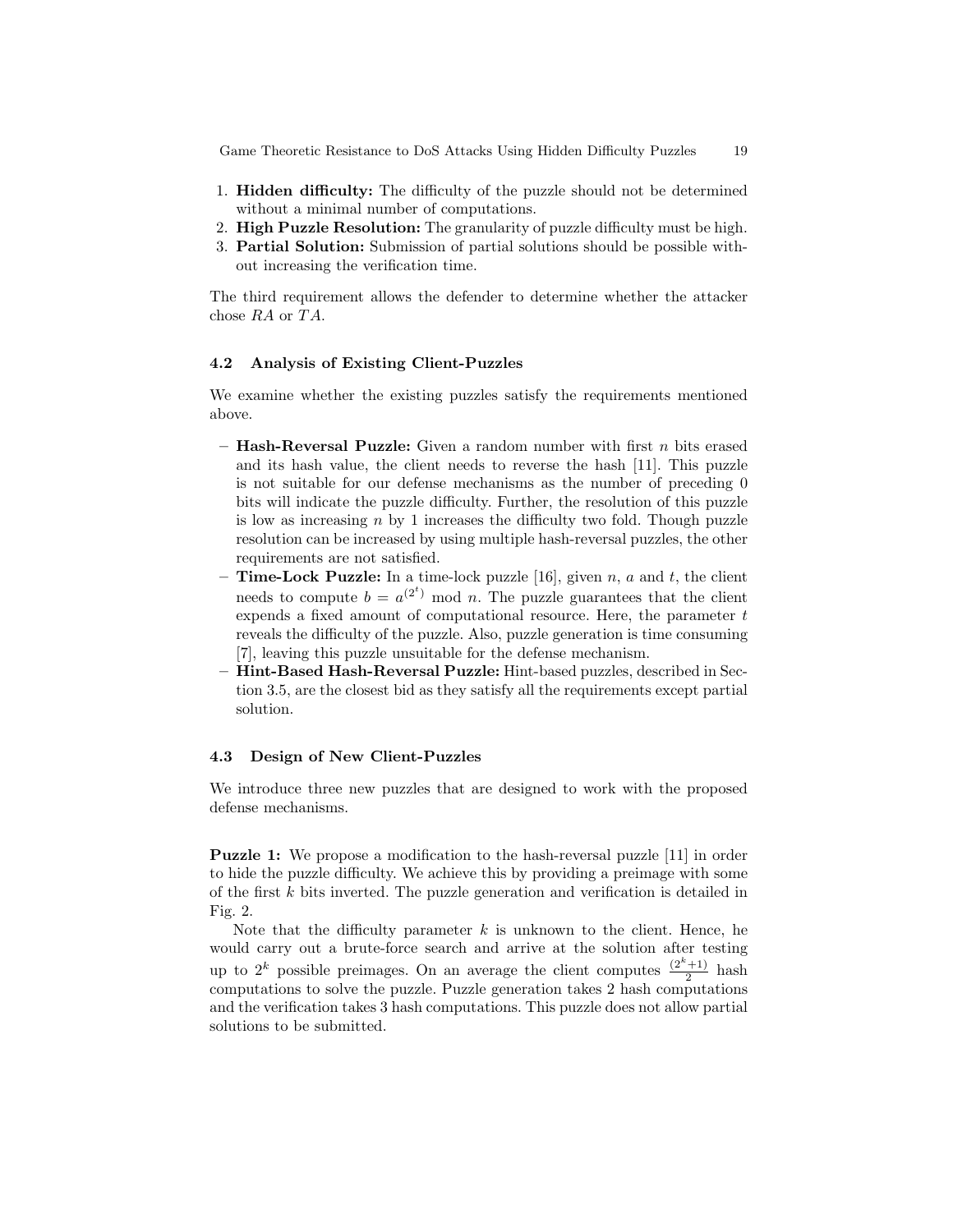Fig. 2. Puzzle 1 Description. Here, H is a cryptographic hash function, S is a server secret,  $N_s$  and  $N_c$  are nonces generated by the server and client respectively, k is the difficulty parameter,  $I$  is a binary number that is used to randomly invert some of the first  $k$  bits of  $X$  and  $par_1$ ,  $par_2$ , etc. are parameters that are specific to the session or protocol. The defender uses the server nonce to check whether the solution received is for a recently sent puzzle.

| Client     |                | Defender                                                                                    |
|------------|----------------|---------------------------------------------------------------------------------------------|
|            | $Request, N_c$ | $X = H(S, N_s, N_c, par_1, par_2, )$<br>$Y = H(X)$                                          |
|            |                | $(X',Y), N_s, par_1, par_2, \ldots\ X' = X \oplus (I_1, I_2, , I_{k-1}, 1, 0_{k+1}, , 0_n)$ |
|            |                | Find p such that $p, N_s, N_c, par_1, par_2, $ $X = H(S, N_s, N_c, par_1, par_2, )$         |
| $H(p) = Y$ |                | $H(p) \stackrel{?}{=} H(X)$                                                                 |

Puzzle 2: The second puzzle proposed uses a combination of the modified hash-reversal puzzle and hint-based puzzle. It is described in Fig. 3.

Here, the client can submit a partial solution by giving the correct answer for the first part  $(p)$  of the puzzle and a random answer for the second part  $(q)$ . It takes 4 hash computations for puzzle generation and a maximum of 6 hash computations for verifying the puzzle solution. When  $l = 1$ , the average number of hash computations required to solve the puzzle is  $\frac{(2^k+1) + (D+1)}{2}$ . Thus, the difficulty of the puzzle can be varied exponential by adjusting  $k$  and linearly by adjusting  $D$ . Also, the client is not aware of the difficulty when he receives the puzzle. It has to be noted that the occurrence of a collision, while solving the first part of the puzzle, may lead to an unprecedented change in the puzzle difficulty. However, if the hash function used is collision resistant, the probability of such a collision is negligible.

Puzzle 3: We propose a puzzle, where the effect of hash collision on puzzle difficulty is negligible. Refer Fig. 4 for the puzzle description. When  $l = 1$ , the average number of hash computations required to solve this puzzle is  $\frac{(D_a+1) + (D_b+1)}{2}$ and hence, the difficulty varies linearly with  $D_a$  and  $D_b$ . Also, production of the puzzle requires 4 hash computations and the verification requires a maximum of 6 hash computations.

If a collision occurs when solving the first part of the puzzle, the client would have found  $X_2 < X'$  such that  $H(X_2) = Z$ . Following this, the client will solve the second part with  $X - X_2$  hash computations. Further, while solving the second part, the occurrence of collision does not increase the puzzle difficulty. Thus, hash collisions have a marginal effect on the puzzle difficulty.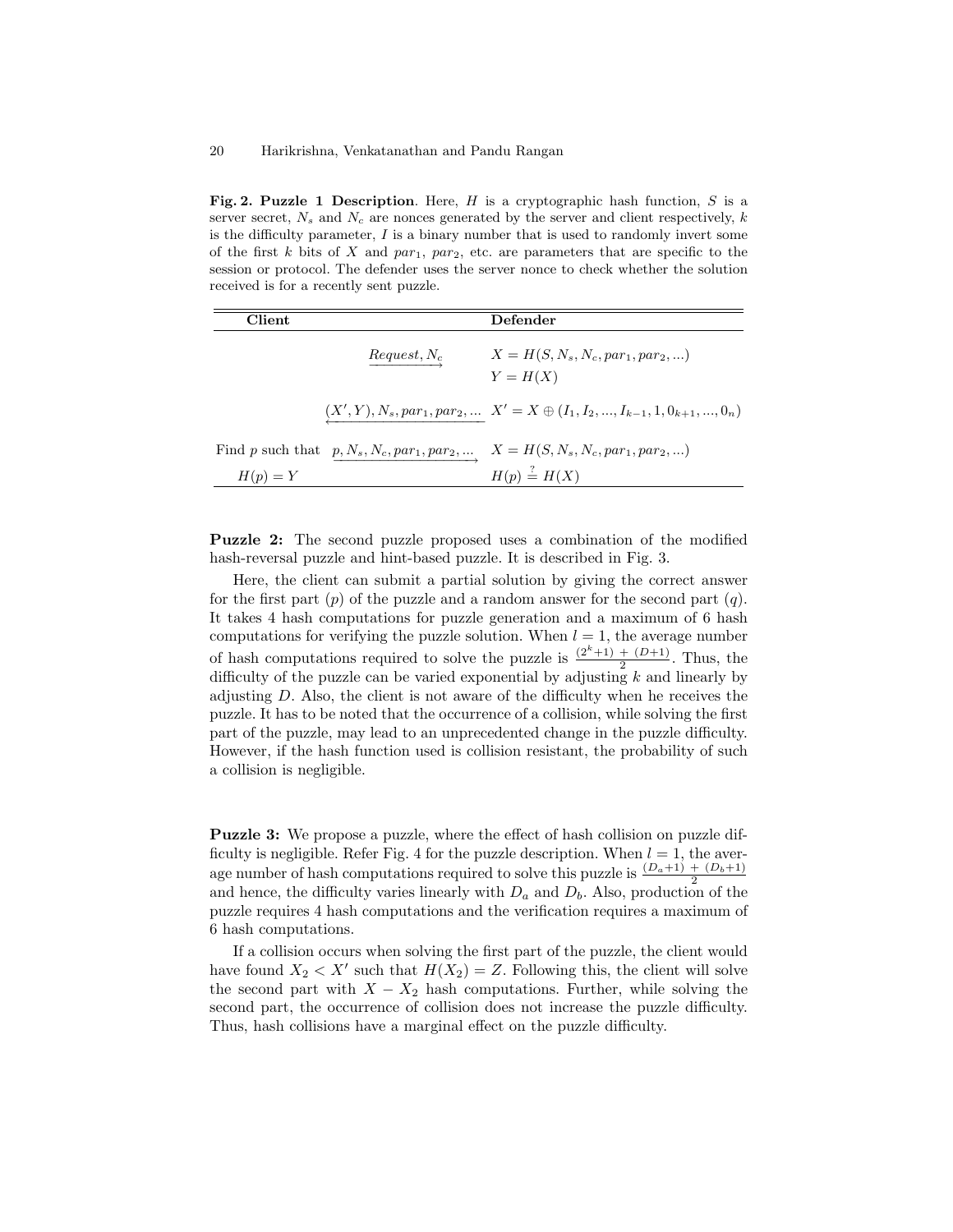Fig. 3. Puzzle 2 Description. Here,  $S_1$  and  $S_2$  are server secrets, D and k are difficulty parameters and l is a constant.

| Client              |                                                       | Defender                                                                           |
|---------------------|-------------------------------------------------------|------------------------------------------------------------------------------------|
|                     |                                                       |                                                                                    |
|                     | $Request, N_c$                                        | $X = H(S_1, N_s, N_c, par_1, par_2, )$                                             |
|                     |                                                       | $Y = H(X)$                                                                         |
|                     |                                                       | $a = H(S_2, N_s, N_c) \text{ mod } D + l$                                          |
|                     |                                                       | $X' = X - a$                                                                       |
|                     |                                                       | $Z = H(X')$                                                                        |
|                     |                                                       | $\big(X'',Y,Z),N_s,par_1,par_2,\ldots\ X''=X'\oplus (I_1,,I_{k-1},1,0_{k+1},,0_n)$ |
| Find p such that    |                                                       |                                                                                    |
| $H(p) = Z.$         |                                                       |                                                                                    |
| Find $a'$ such that |                                                       |                                                                                    |
| $H(q) = Y$ ,        |                                                       |                                                                                    |
|                     | where $q = p + a'$ . $p, q, N_s, N_c, par_1, par_2, $ | $X = H(S_1, N_s, N_c, par_1, par_2, )$                                             |
|                     |                                                       | $a = H(S_2, N_s, N_c) \text{ mod } D + l$                                          |
|                     |                                                       | $H(p) \stackrel{?}{=} H(X-a)$                                                      |
|                     |                                                       | $H(q) \stackrel{?}{=} H(X)$                                                        |
|                     |                                                       |                                                                                    |

### 4.4 Protocol Description

We now discuss how puzzle 3 can be used in the closed-loop solution. The difficulty parameter  $D_b$  is kept the same for both  $P_1$  and  $P_2$ . The value of a is set to a constant c for  $P_1$ . For  $P_2$ ,  $D_a$  is chosen according to the equilibrium conditions and l is set to  $c + 1$ . Clearly, the attacker cannot determine puzzle difficulty without putting in the effort required to solve  $P_1$ .

When the defender receives a correct solution for a puzzle, he needs to know whether the puzzle is  $P_1$  or  $P_2$  and the phase in which the puzzle was sent. Since maintaining state information at the server is a source of vulnerability, the phase and the puzzle type are included as parameters in the puzzle construction. While  $\phi$  is sent along with the puzzle, the value of n is determined by the client based on the number of hashes he computes while solving the puzzle. Both these values are sent back to the defender along with the puzzle solution. If the attacker tries to forge the puzzle type or phase to avoid punishment, verification will fail. Note that the defender does not need to know the phase or puzzle type for a random answer.

The protocol is described in Fig. 5.

#### 4.5 An Example

On an AMD Opteron 8354 2.2 GHz processor, the computation of the SHA-512 hash function for an input size of 64 bytes takes 0.396  $\mu$ s and the 1024-bit DH key agreement takes 0.56 ms [4]. Assume the closed-loop solution is used to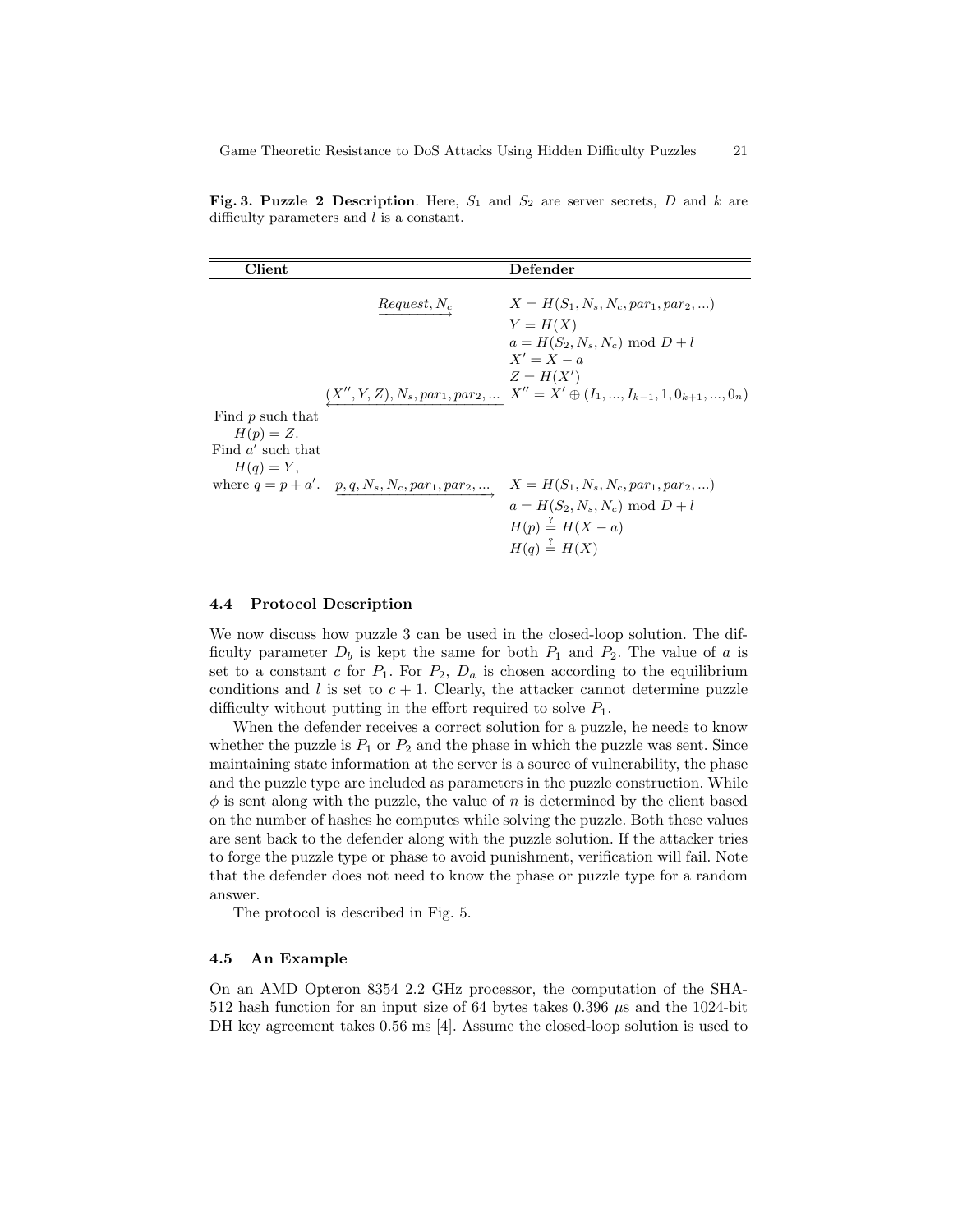Fig. 4. Puzzle 3 Description. Here, b is a value chosen uniformly at random from  $\{1, ..., D_b\}.$ 

| <b>Client</b>          |                                                                                | Defender                                    |
|------------------------|--------------------------------------------------------------------------------|---------------------------------------------|
|                        |                                                                                |                                             |
|                        | $Request, N_c$                                                                 | $X = H(S_1, N_s, N_c, par_1, par_2, $       |
|                        |                                                                                | $Y = H(X)$                                  |
|                        |                                                                                | $a = H(S_2, N_s, N_c) \text{ mod } D_a + l$ |
|                        |                                                                                | $X' = X - a$                                |
|                        |                                                                                | $Z = H(X')$                                 |
|                        | $(X^{\prime\prime},Y,Z),N_s,par_1,par_2,\ldots\ X^{\prime\prime}=X^{\prime}-b$ |                                             |
| Find $b'$ such that    |                                                                                |                                             |
| $H(p) = Z,$            |                                                                                |                                             |
| where $p = X'' + b'$ . |                                                                                |                                             |
| Find $a'$ such that    |                                                                                |                                             |
| $H(q) = Y$ ,           |                                                                                |                                             |
|                        | where $q = p + a'$ . $p, q, N_s, N_c, par_1, par_2, $                          | $X = H(S_1, N_s, N_c, par_1, par_2, )$      |
|                        |                                                                                | $a = H(S_2, N_s, N_c) \text{ mod } D_a + l$ |
|                        |                                                                                | $H(p) \stackrel{?}{=} H(X-a)$               |
|                        |                                                                                | $H(q) \stackrel{?}{=} H(X)$                 |
|                        |                                                                                |                                             |

defend a DH key agreement protocol against DoS attacks. Let the reference time T be 2 ms. Then,  $\alpha_m = 0.28$ . The total number of hashes computable in time  $T, N_h$  is approximately 5050. If puzzle 3 is used, the maximum number of hash computations for puzzle production is 4 and that for verification is 6. We take  $\alpha_{PP} = 0.0008$  and  $\alpha_{VP} = 0.0012$ . It is reasonable to assume that the maximum number of requests  $N$  that the attacker can send within 2 ms is 10. If the difficulty parameter  $D_b$  is set to 500 and  $c = 1$ ,  $\alpha_{SP_1} = \frac{1}{N_h} \left( \frac{D_b + 1}{2} + 1 \right) = 0.05 < \frac{1}{N}$ . For a desirable quality of service  $\eta = 0.4$ , we choose  $\alpha_{SP_2} = 0.29$ , satisfying (9) and (10). From  $\alpha_{SP_2} = \frac{1}{N_h} \left( \frac{D_a+1}{2} + 1 + \frac{D_b+1}{2} \right)$ , we get  $D_a = 2423$ .

We choose the probabilities  $p = 0.357$  and  $p_1 = 0.042$  based on (11) and (12) respectively. Note that 35.7% of the requests in phase (A) and 4.2% of the requests in phase (B) receive  $P_1$ . The corresponding SIRP vector is  $(-0.1129,$ 0.0520). As mentioned in Section 3.3, while determining the punishment period, it is sufficient to satisfy (7) and (8) for  $i = 2$ . Choosing  $\delta_0 = 0.9$  and  $\delta = 0.99$  $\delta_0$ , we obtain  $\tau(\delta) = 4$ .

Assume in the absence of an attack, requests arrive according to a Poisson process at a rate of 750 requests/s. Puzzle  $P_1$  is sent if a time period  $T\alpha_m = 1.12$ ms has elapsed since the last request. Otherwise, a puzzle is sent according to the defense mechanism. Clearly,  $\tilde{p} = Pr(t_1 \ge 1.12 \text{ ms}) = 0.432$ . In the absence of an attack, a client receives  $P_1$  with probability  $0.432 + 0.568p = 0.635$  and will have to compute around 695 hashes on an average. During an attack, a client will have to compute on an average around 1032 hashes in phase (A) and around 1414 hashes in phase (B).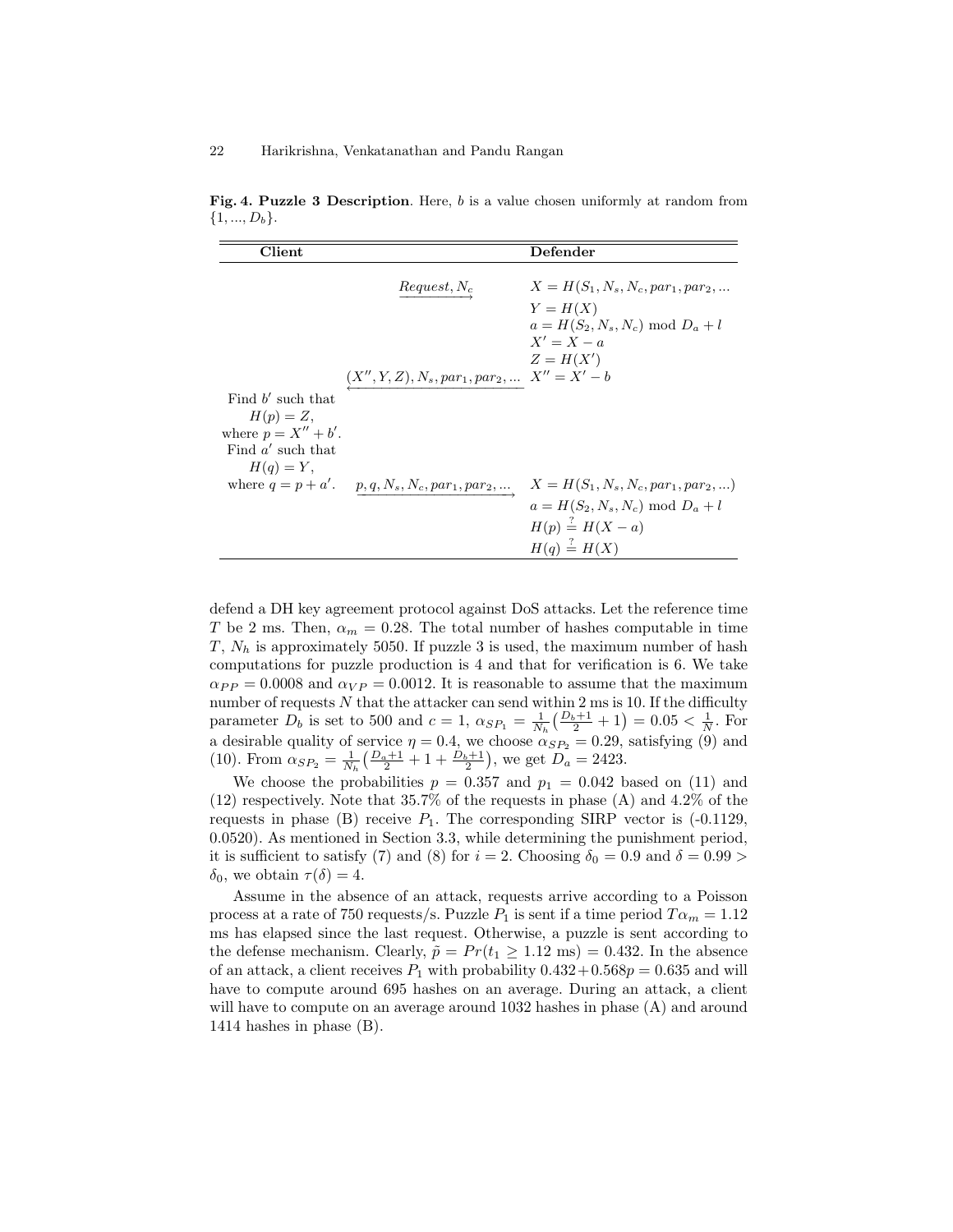Fig. 5. Protocol Description. Here,  $H$  is a collision resistant cryptographic hash function,  $S_1$  and  $S_2$  are server secrets,  $N_s$  and  $N_c$  are nonces generated by the server and client respectively, M is a session parameter,  $\phi$  is the phase of the defense mechanism,  $D_a$  and  $D_b$  are the difficulty parameters and b is a value chosen uniformly at random from  $\{1, ..., D_b\}$ . Also, *n* is the puzzle type, where  $n = 1$  for  $P_1$  and  $n = 2$  for  $P_2$ .

| <b>Client</b>                                                                                       |                                                                                  | Defender                                                                                                                                                                                                                                                                                                    |  |
|-----------------------------------------------------------------------------------------------------|----------------------------------------------------------------------------------|-------------------------------------------------------------------------------------------------------------------------------------------------------------------------------------------------------------------------------------------------------------------------------------------------------------|--|
|                                                                                                     |                                                                                  | $\overrightarrow{Request, N_c}$ Choose puzzle type <i>n</i> .<br>$X = H(S_1, N_s, N_c, M, n, \phi)$<br>$Y = H(X)$<br>$a = \begin{cases} 1 & \text{if } n = 1 \\ H(S_2, N_s, N_c) \text{ mod } D_a + 2 & \text{if } n = 2 \end{cases}$<br>$X' = X - a$                                                       |  |
| Find $b'$ such that<br>$H(p) = Z,$<br>where $p = X'' + b'$ .<br>Find $a'$ such that<br>$H(q) = Y$ , | $\begin{array}{cc} & \dots & \dots \\ (X'',Y,Z),N_s,\phi & X''=X'-b \end{array}$ |                                                                                                                                                                                                                                                                                                             |  |
| where $q = p + a'$ .                                                                                |                                                                                  | Find puzzle type <i>n</i> . $\underline{p, q, N_s, N_c, n, \phi}$ Check that $N_s$ is recent.<br>$X = H(S_1, N_s, N_c, M, n, \phi)$<br>$a = \begin{cases} 1 & \text{if } n = 1 \\ H(S_2, N_s, N_c) \text{ mod } D_a + 2 & \text{if } n = 2 \end{cases}$<br>$H(p) = H(X - a)$<br>$H(q) \stackrel{?}{=} H(X)$ |  |

### 5 Conclusions

In this paper, we have given emphasis on hiding the difficulty of client-puzzles from a denial of service attacker. Using game theory, we have developed appropriate defense mechanisms and have shown that they are more effective than the ones previously proposed. The concept of Nash equilibrium in infinitely repeated games has been used to come up with suitable defense mechanisms.

Unlike previous works  $[2, 6]$ , we have taken into account the fact that an attacker's random guess could sometimes be correct and have suitably modified the game model. We have also discussed how the proposed defense mechanisms can be extended to handle distributed attacks. New puzzles that meet the requirements of our defense mechanisms have been described and a specific instance of the protocol has been given.

Future direction of work would be to incorporate the proposed defense mechanisms in the Internet Key Exchange (IKE) protocol [10] and to estimate its effectiveness in real-time.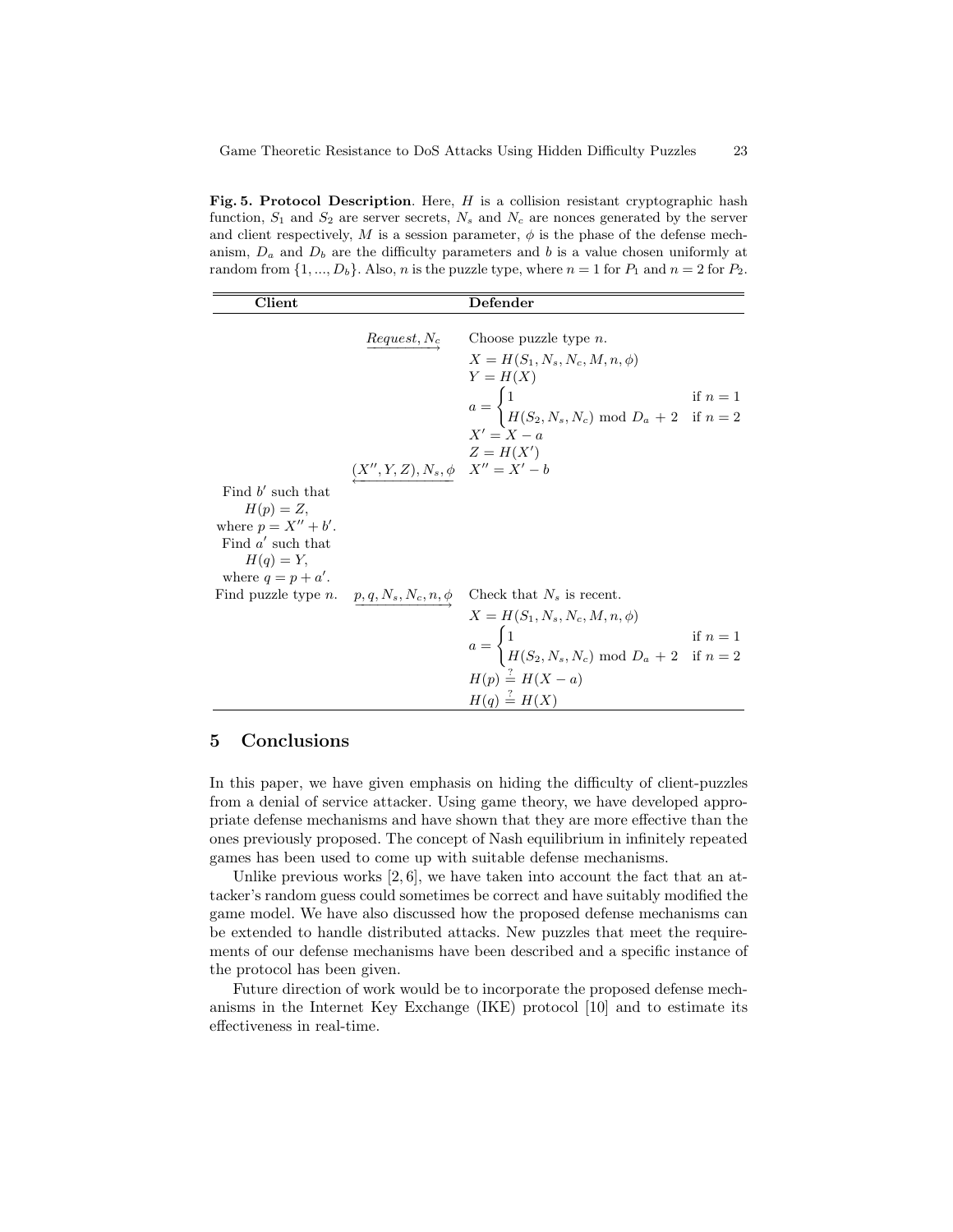# References

- 1. Tuomas Aura, Pekka Nikander, and Jussipekka Leiwo. Dos-resistant authentication with client puzzles. In Revised Papers from the 8th International Workshop on Security Protocols, pages 170–177, London, UK, 2001. Springer-Verlag.
- 2. Boldizsar Bencsath, Istvan Vajda, and Levente Buttyan. A game based analysis of the client puzzle approach to defend against dos attacks. In http://www.hit.bme.hu/ buttyan/publications/BencsathVB03softcom.pdf. Proceedings of the 2003 International Conference on Software, Telecommunications and Computer Networks, pages 763–767, 2003.
- 3. Ellick M. Chan, Carl A. Gunter, Sonia Jahid, Evgeni Peryshkin, and Daniel Rebolledo. Using rhythmic nonces for puzzle-based dos resistance. In CSAW '08: Proceedings of the 2nd ACM workshop on Computer security architectures, pages 51–58, New York, NY, USA, 2008. ACM.
- 4. Wei Dai. Crypto++ 5.6.0 benchmarks. Website at http://www.cryptopp.com/benchmarks.html.
- 5. Cynthia Dwork and Moni Naor. Pricing via processing or combatting junk mail. In the 12th Annual International Cryptology Conference on Advances in Cryptology, volume 740 of Lecture Notes In Computer Science, pages 139–147. Springer-Verlag.
- 6. Mehran Fallah. A puzzle-based defense strategy against flooding attacks using game theory. IEEE Transactions on Dependable and Secure Computing, 99(2), 5555.
- 7. W. Feng, E. Kaiser, and A. Luu. Design and implementation of network puzzles. In INFOCOM 2005. 24th Annual Joint Conference of the IEEE Computer and Communications Societies. Proceedings IEEE, volume 4, pages 2372–2382, March 2005.
- 8. Drew Fudenberg and Eric Maskin. The folk theorem in repeated games with discounting or with incomplete information. Econometrica, 54(3):533–54, May 1986.
- 9. Chun-Kan Fung and M. C. Lee. A denial-of-service resistant public-key authentication and key establishment protocol. In PCC '02: Proceedings of the Performance, Computing, and Communications Conference, 2002. on 21st IEEE International, pages 171–178, Washington, DC, USA, 2002. IEEE Computer Society.
- 10. D. Harkins and D. Carrel. The Internet Key Exchange (IKE), RFC 2409. Internet Engineering Task Force, 1998.
- 11. A. Juels and J. Brainard. Client puzzles: A cryptographic countermeasure against connection depletion attacks. In Proceedings of NDSS '99 (Networks and Distributed Security Systems), pages 151–165, 1999.
- 12. K. Komathy and P. Narayanasamy. Secure data forwarding against denial of service attack using trust based evolutionary game. In Vehicular Technology Conference, 2008. VTC Spring 2008. IEEE, pages 31–35, May 2008.
- 13. Jun-Jie Lv. A game theoretic defending model with puzzle controller for distributed dos attack prevention. In Machine Learning and Cybernetics, 2008 International Conference on, volume 2, pages 1064–1069, July 2008.
- 14. Ajay Mahimkar and Vitaly Shmatikov. Game-based analysis of denial-of-service prevention protocols. In CSFW '05: Proceedings of the 18th IEEE workshop on Computer Security Foundations, pages 287–301, Washington, DC, USA, 2005. IEEE Computer Society.
- 15. M.J. Osborne. An Introduction to Game Theory. Oxford University Press, USA, 2007.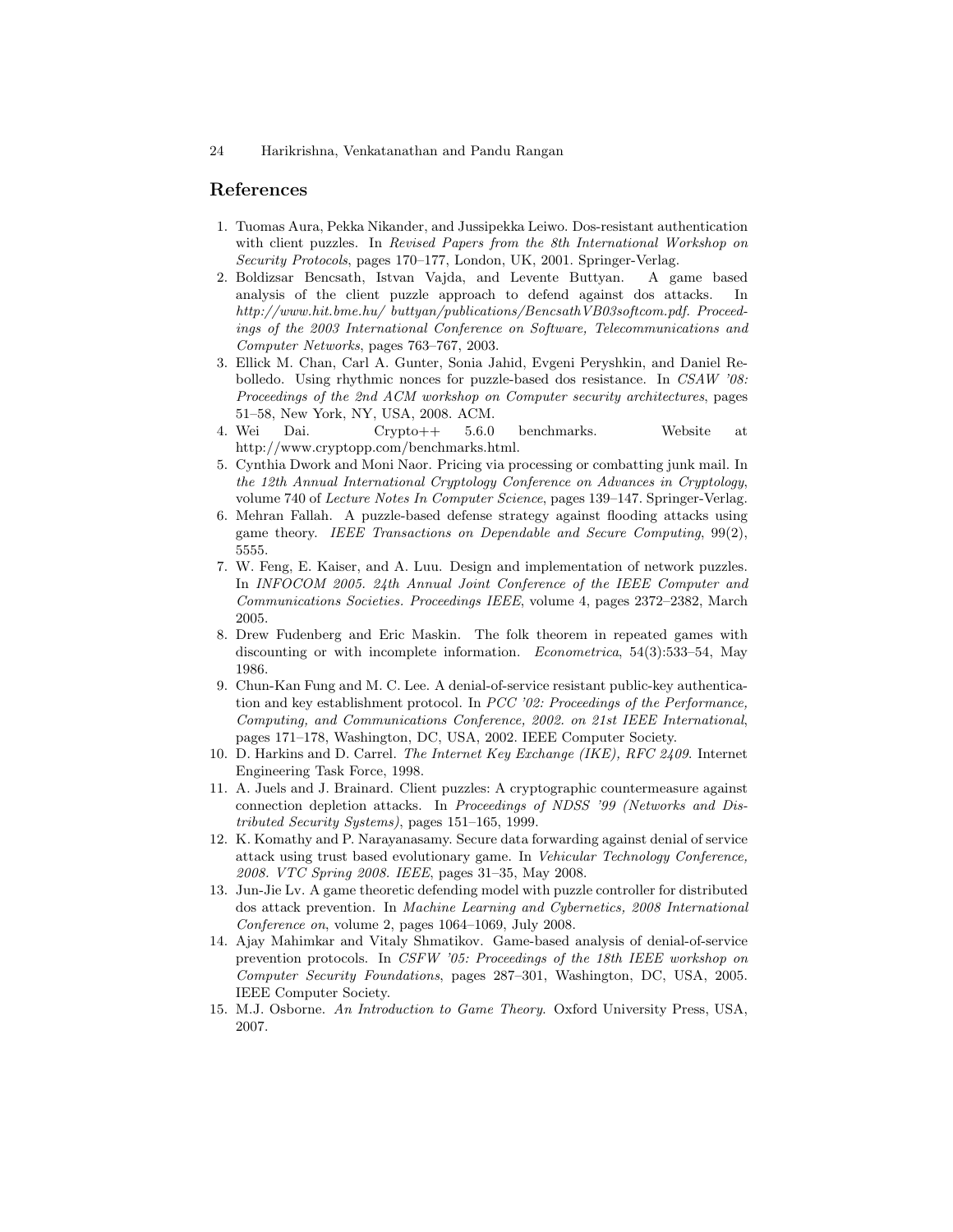Game Theoretic Resistance to DoS Attacks Using Hidden Difficulty Puzzles 25

- 16. R. L. Rivest, A. Shamir, and D. A. Wagner. Time-lock puzzles and timed-release crypto. Technical report, Cambridge, MA, USA, 1996.
- 17. Y.E. Sagduyu and A. Ephremides. A game-theoretic analysis of denial of service attacks in wireless random access. In Modeling and Optimization in Mobile, Ad Hoc and Wireless Networks and Workshops, 2007. WiOpt 2007. 5th International Symposium on, pages 1–10, April 2007.
- 18. Jason Smith. Denial of Service: Prevention, Modelling and Detection. PhD thesis, Queensland University of Technology, Brisbane, QLD 4001 Australia, June 2007.
- 19. Suratose Tritilanunt, Colin Boyd, Ernest Foo, and Juan Gonzalez Nieto. Toward non-parallelizable cryptographic puzzles. In Cryptology and Network Security (CANS 2007), volume 4856/2007 of Lecture Notes in Computer Science, pages 247–264. Springer Berlin / Heidelberg, December 2007.
- 20. XiaoFeng Wang and Michael K. Reiter. Defending against denial-of-service attacks with puzzle auctions. In SP '03: Proceedings of the 2003 IEEE Symposium on Security and Privacy, page 78, Washington, DC, USA, 2003. IEEE Computer Society.
- 21. Brent Waters, Ari Juels, J. Alex Halderman, and Edward W. Felten. New client puzzle outsourcing techniques for dos resistance. In CCS '04: Proceedings of the 11th ACM conference on Computer and communications security, pages 246–256, New York, NY, USA, 2004. ACM.
- 22. Jun Xu and Wooyong Lee. Sustaining availability of web services under distributed denial of service attacks. IEEE Trans. Comput., 52(2):195–208, 2003.
- 23. Rui Zhang, Goichiro Hanaoka, and Hideki Imai. A generic construction of useful client puzzles. In ASIACCS '09: Proceedings of the 4th International Symposium on Information, Computer, and Communications Security, pages 70–79, New York, NY, USA, 2009. ACM.

## A Notations

**Mixed Strategy:** Let  $A_i = \{a_1, a_2, ..., a_n\}$  be a set of actions permitted for player i and  $\Delta(A_i)$  denote a probability distribution over  $A_i$ . The mixed strategy  $\alpha_i \in \Delta(A_i)$  is denoted as  $p_1 \circ a_1 \oplus p_2 \circ a_2 \oplus ... \oplus p_n \circ a_n$ , where  $p_1 + p_2 + ... + p_n = 1$ .

Strategy Profile: In a two player game with players 1 and 2, we represent a pure strategy profile as  $(a_1; a_2)$ , where  $a_1 \in A_1$  and  $a_2 \in A_2$  and a mixed strategy profile as  $(\alpha_1; \alpha_2)$ , where  $\alpha_1 \in \Delta(A_1)$  and  $\alpha_2 \in \Delta(A_2)$ . Note that A is the set of all pure strategy profiles in the game.

# B Open-Loop Nash Equilibria

In the game of the client-puzzle approach, the set of all possible stage-game Nash equilibria and the corresponding conditions have been listed in Table 3. In the equilibrium profiles 1, 2 and 3, the defender sends only puzzle  $P_1$  and the attacker always solves the puzzle. This may lead to a successful DoS attack. In the case of profile 4, the quality of service cannot be adjusted. Among the remaining profiles,  $P_1$  is sent with a higher probability in 5 and 6. The equilibrium profile  $(p_1 \circ P_1 \oplus (1-p_1) \circ P_2; TA)$  has been chosen for the open-loop defense mechanism as it is more suitable in preventing a DoS attack from being successful.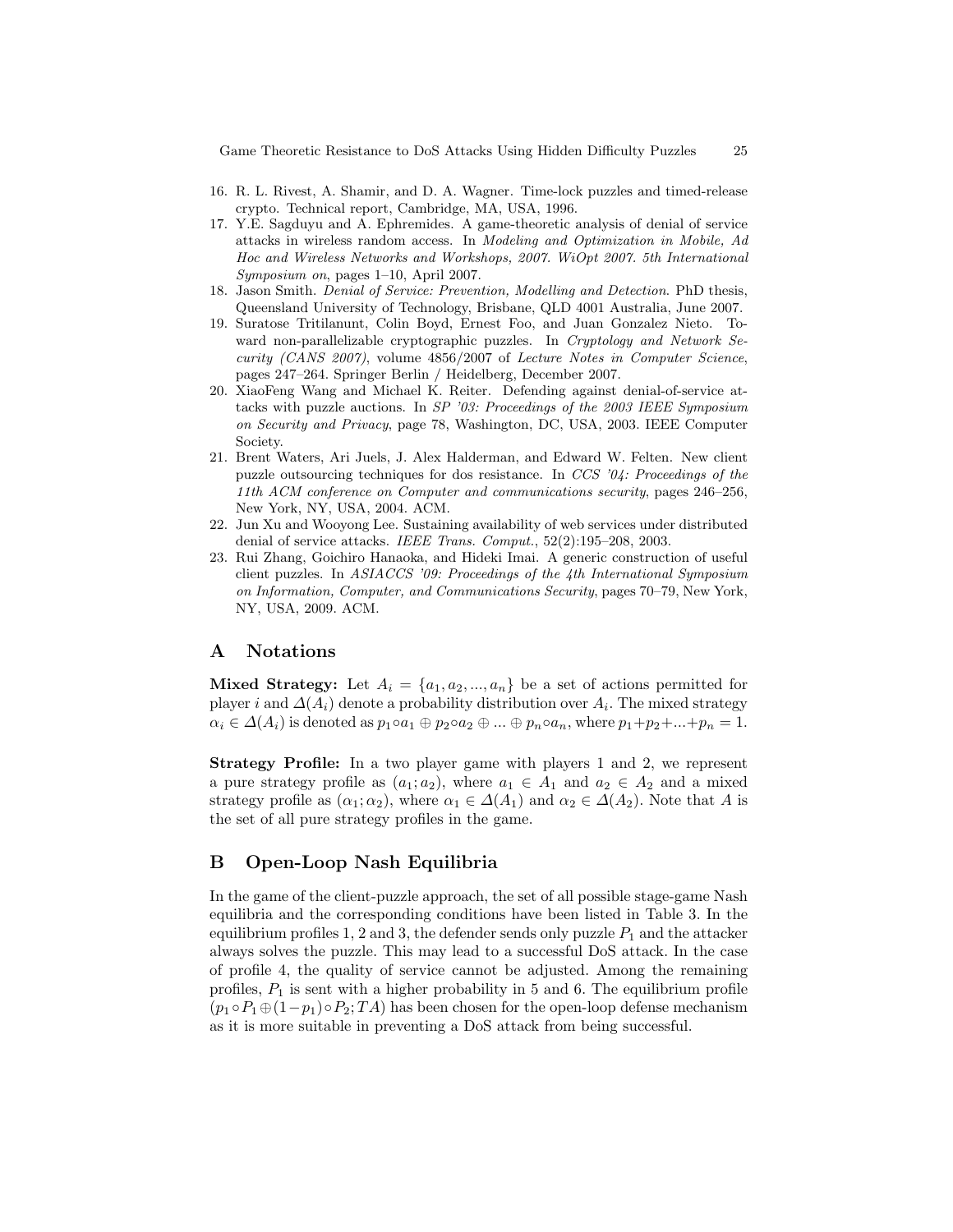Table 3. Stage-game Equilibrium Profiles. For a desirable of quality of service  $0 < \eta < 1$  and probabilities  $0 < p_1 < 1$  and  $0 < p_2 < 1,$  the various stage-game Nash equilibria are given.

| Equilibrium Profile                                                                     | <b>Equilibrium Conditions</b>                                                                                                                                  |
|-----------------------------------------------------------------------------------------|----------------------------------------------------------------------------------------------------------------------------------------------------------------|
| 1. $(P_1; CA)$                                                                          | $\eta > \frac{1}{2}$                                                                                                                                           |
| 2. $(P_1; TA)$                                                                          |                                                                                                                                                                |
| 3. $(P_1; p_2 \circ CA \oplus (1-p_2) \circ TA)$                                        | $\boxed{\eta > \frac{\alpha_m}{\alpha_m + \alpha_{SP_2} - \alpha_{SP_1}}}{\eta > max(\frac{1}{2}, \frac{\alpha_m}{\alpha_m + \alpha_{SP_2} - \alpha_{SP_1}})}$ |
| 4. $(p_1 \circ P_1 \oplus (1 - p_1) \circ P_2; CA)$                                     | $\eta = \frac{1}{2}$                                                                                                                                           |
|                                                                                         | $\alpha_{SP_2} - \alpha_{SP_1} < \alpha_m$                                                                                                                     |
|                                                                                         | $p_1 > \frac{\alpha_{SP_2} - \alpha_m}{\alpha_{SP_2} - \alpha_{SP_1}}$                                                                                         |
| 5. $(p_1 \circ P_1 \oplus (1 - p_1) \circ P_2; TA)$                                     | $\eta = \frac{\alpha_m}{\alpha_m + \alpha_{SP_2} - \alpha_{SP_1}}$                                                                                             |
|                                                                                         | $\alpha_{SP_2} - \alpha_{SP_1} > \alpha_m$                                                                                                                     |
|                                                                                         |                                                                                                                                                                |
| 6. $(p_1 \circ P_1 \oplus (1 - p_1) \circ P_2; p_2 \circ CA \oplus (1 - p_2) \circ TA)$ | $\frac{p_1 > \frac{\alpha_S p_1}{\alpha_m}}{\eta = \frac{\alpha_m}{\alpha_m + \alpha_S p_2 - \alpha_S p_1}}$                                                   |
|                                                                                         | $\alpha_{SP_2}-\alpha_{SP_1}=\alpha_m$                                                                                                                         |
|                                                                                         | $p_1 > \frac{\alpha_{SP_1}}{\alpha_m}$                                                                                                                         |
| 7. $(p_1 \circ P_1 \oplus (1 - p_1) \circ P_2; p_2 \circ CA \oplus (1 - p_2) \circ RA)$ | $\alpha_{SP_2} - \alpha_{SP_1} < \alpha_m$                                                                                                                     |
|                                                                                         | $p_1 = \frac{\alpha_{SP_2} - \alpha_m}{\alpha_{SP_2} - \alpha_{SP_1}}$                                                                                         |
|                                                                                         | $p_2 = \frac{\eta}{1-n}$                                                                                                                                       |
| 8. $(p_1 \circ P_1 \oplus (1 - p_1) \circ P_2; p_2 \circ TA \oplus (1 - p_2) \circ RA)$ | $\alpha_{SP_2}-\alpha_{SP_1}>\alpha_m$                                                                                                                         |
|                                                                                         | $p_1 = \frac{\alpha_{SP_1}}{\alpha_m}$                                                                                                                         |
|                                                                                         | $p_2 = \left(\frac{\eta}{1-\eta}\right) \left(\frac{\alpha_S \ddot{p}_2 - \alpha_S p_1}{\alpha_m}\right)$                                                      |

# C Closed-Loop Nash Equilibria

# C.1 Calculation of  $\tau(\delta)$  [8, 6]

Let  $\bar{u}_i = u_i(M_1^2; M_2^1)$  and take

$$
\bar{v}_i = \max_{\alpha_1 \in \Delta(A_1), \alpha_2 \in \Delta(A_2)} u_i(\alpha_1; \alpha_2),
$$

where  $\Delta(X)$  is the set of probability distributions over X. For  $(v_1, v_2) \in V^*$ , choose a value for  $\delta_0 \in (0, 1)$  and  $\tau_0$  such that for each player  $i = 1, 2$ 

$$
v_i > \bar{v}_i (1 - \delta_0) + \delta_0 v_i^{**}, \tag{16}
$$

where

$$
v_i^{**} = (1 - \delta_0^{\tau_0})\bar{u}_i + \delta_0^{\tau_0}v_i,\tag{17}
$$

with

$$
v_i^{**} > v_i^*.\tag{18}
$$

From (16), (17) and (18),

$$
v_i^* < (1 - \delta_0^{\tau_0})\bar{u}_i + \delta_0^{\tau_0}v_i < \frac{v_i - \bar{v}_i(1 - \delta_0)}{\delta_0}.\tag{19}
$$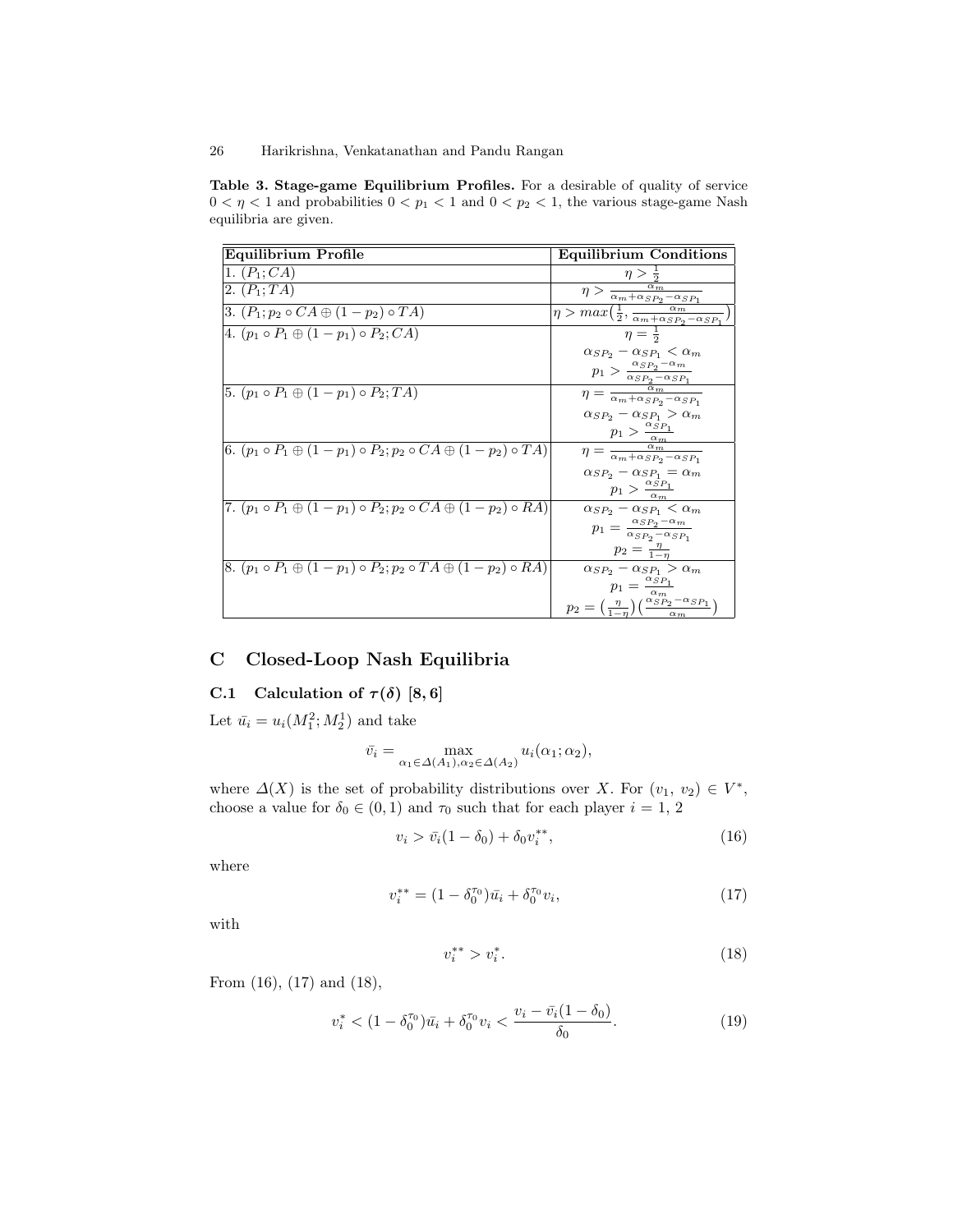This necessitates

$$
\delta_0 > \frac{\bar{v_i} - v_i}{\bar{v_i} - v_i^*} \tag{20}
$$

and for  $\delta_0$  satisfying (20),  $\tau_0$  is obtained from

$$
\frac{v_i^* - \bar{u_i}}{v_i - \bar{u_i}} < \delta_0^{\tau_0} < \frac{v_i - \bar{v_i} + \delta_0(\bar{v_i} - \bar{u_i})}{\delta_0(v_i - \bar{u_i})},
$$
\n(21)

subject to  $\tau_0 > 0$ . Clearly, for any  $\delta > \delta_0$ , there exists a corresponding  $\tau(\delta)$ , such that (20) and (21) hold for  $(\delta, \tau(\delta))$ .

### C.2 Strictly Individual Rational Payoffs

Consider the game of the client-puzzle approach with two puzzles  $P_1$  and  $P_2$  such that  $\alpha_{SP_1} < \alpha_m < \alpha_{SP_2}$ . From theorem 3, it is seen that the attacker's minmax payoff is always  $u_2(P_1; RA) = u_2(P_2; RA)$ . On the other hand, the attacker has four possible minmax strategies against the defender.

**Case (i).** When  $\alpha_{SP_2} - \alpha_{SP_1} \leq \alpha_m$  and  $\eta < \frac{1}{2}$ , the attacker's minmax strategy against the defender is  $p_2 \circ CA \oplus (1-p_2) \circ RA$ , where  $p_2 = \frac{\eta}{1-\eta}$ . The convex hull of the payoff vectors, the minmax point and the set of  $SIRP'$  for the game are shown in Fig. 6.

**Case (ii).** When  $\alpha_{SP_2} - \alpha_{SP_1} \ge \alpha_m$  and  $\eta < \frac{\alpha_m}{\alpha_m + \alpha_{SP_2} - \alpha_{SP_1}}$ , the attacker's minmax strategy against the defender is  $p_2 \circ TA \oplus (1 - p_2) \circ RA$ , where  $p_2 = \left(\frac{\eta}{1-\eta}\right) \left(\frac{\alpha_{SP_2}-\alpha_{SP_1}}{\alpha_m}\right)$ . The corresponding convex hull of the payoff vectors, minmax point and set of SIRP are shown in Fig. 7.

**Case (iii).** When  $\eta \geq \frac{1}{2}$ , the attacker's minmax strategy against the defender is CA. Fig. 8 contains the convex hull of the payoff vectors, the minmax point and the set of SIRP.

**Case (iv).** When  $\eta \ge \frac{\alpha_m}{\alpha_m + \alpha_{SP_2} - \alpha_{SP_1}}$ , the attacker's minmax strategy against the defender is  $TA$ . The convex hull of the payoff vectors, the minmax point and the set of SIRP are shown in Fig. 9.

In all four cases, the strategy profile  $(P_1; p \circ CA \oplus (1-p) \circ RA)$ ,  $0 < p < 1$ , corresponds to a high SIRP for the defender. This strategy profile is not very intuitive as it requires the attacker to make decisions based on the outcome of a public randomizing device. Strategy profiles involving the attacker's actions  $TQ$ and QT are also not considered as they require the defender to maintain a timer for the puzzles sent and check for timeouts. Two strategy profiles corresponding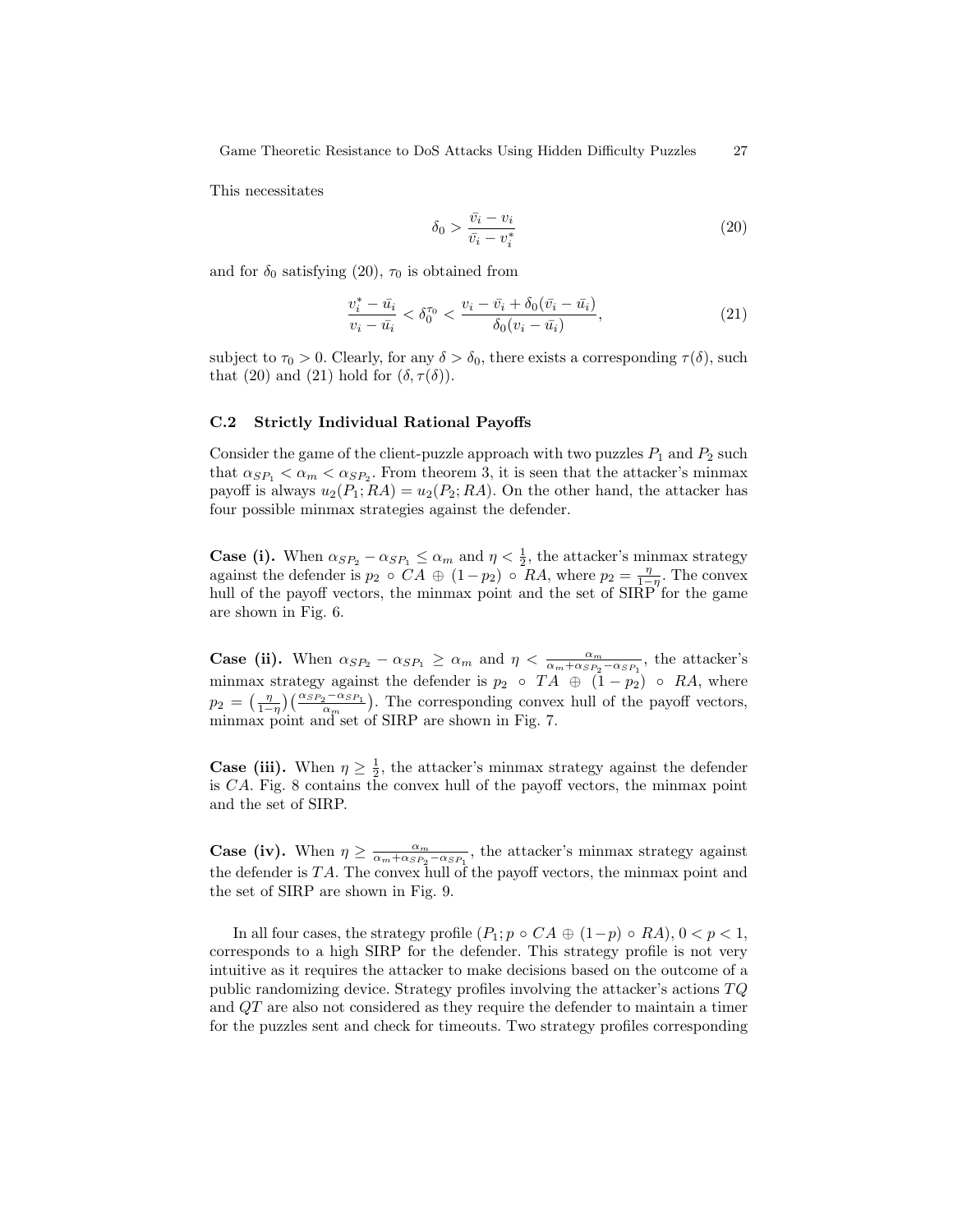

Fig. 6. Convex Hull of Payoff Vectors and the Set of SIRP for Case (i). Here,  $\alpha_{PP} = 0.01, \ \alpha_{VP} = 0.02, \ \alpha_m = 0.25, \ \alpha_{SP_1} = 0.1, \ \alpha_{SP_2} = 0.3 \text{ and } \eta = 0.4.$  The value of  $p_2$  is 0.667 and the corresponding minmax point is  $(-0.118, 0.03)$ .

to reasonably high SIRP for the defender are  $(p \circ P_1 \oplus (1-p) \circ P_2; TA)$ ,  $0 < p < 1$  (case (i)) and  $(p \circ P_1 \oplus (1-p) \circ P_2; CA), 0 < p < 1$  (case (ii)). In the case of the second profile, a successful DoS attack cannot be prevented. Hence, the first profile has been chosen for the closed-loop defense mechanism.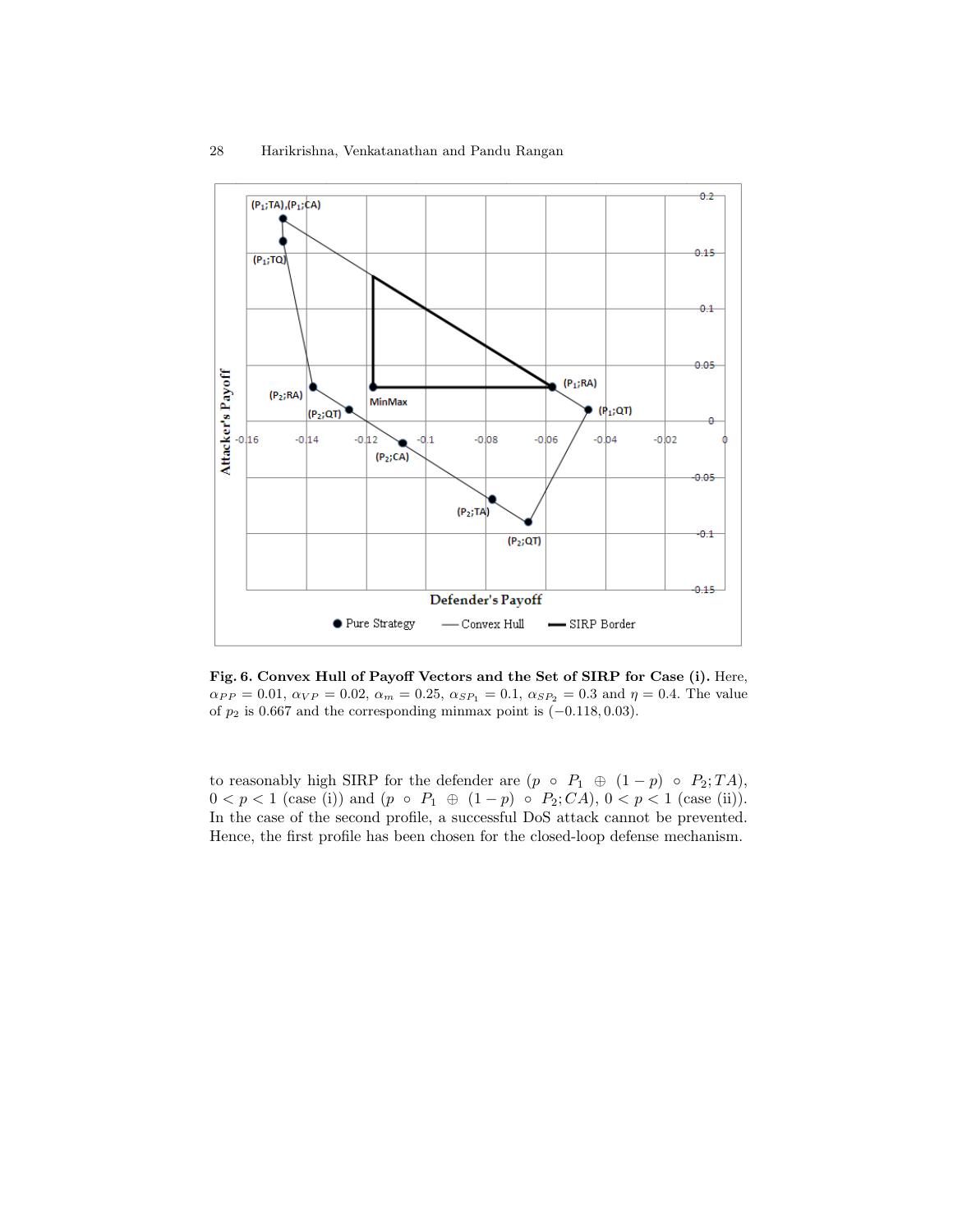

Fig. 7. Convex Hull of Payoff Vectors and the Set of SIRP for Case (ii). Here,  $\alpha_{PP} = 0.01$ ,  $\alpha_{VP} = 0.02$ ,  $\alpha_m = 0.25$ ,  $\alpha_{SP_1} = 0.1$ ,  $\alpha_{SP_2} = 0.4$  and  $\eta = 0.4$ . The value of  $p_2$  is 0.8 and the corresponding minmax point is  $(-0.13, 0.03)$ .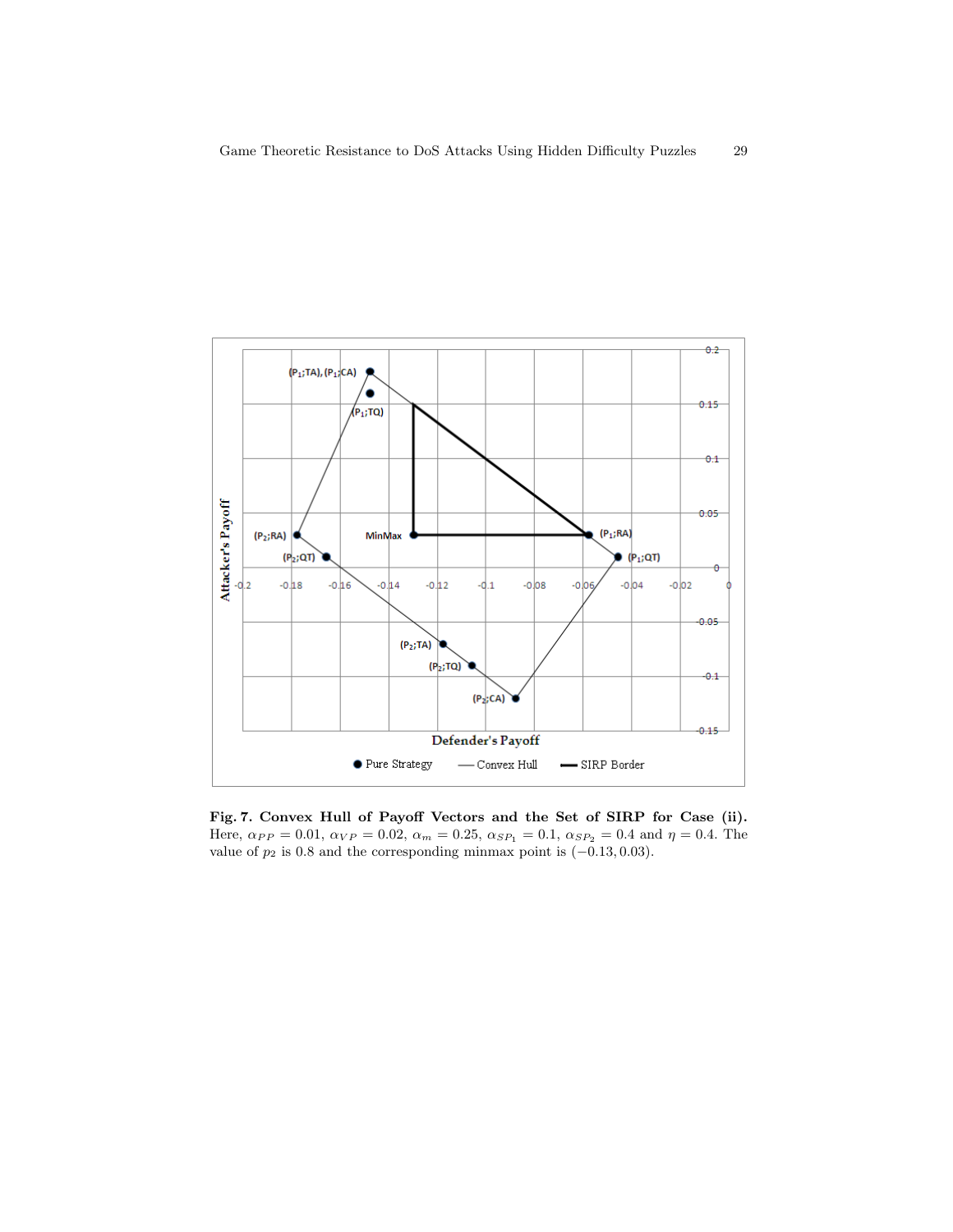

Fig. 8. Convex Hull of Payoff Vectors and the Set of SIRP for Case (iii). Here,  $\alpha_{PP} = 0.01$ ,  $\alpha_{VP} = 0.02$ ,  $\alpha_m = 0.25$ ,  $\alpha_{SP_1} = 0.1$ ,  $\alpha_{SP_2} = 0.3$  and  $\eta = 0.6$ . The minmax point is  $(-0.132, 0.03)$ .